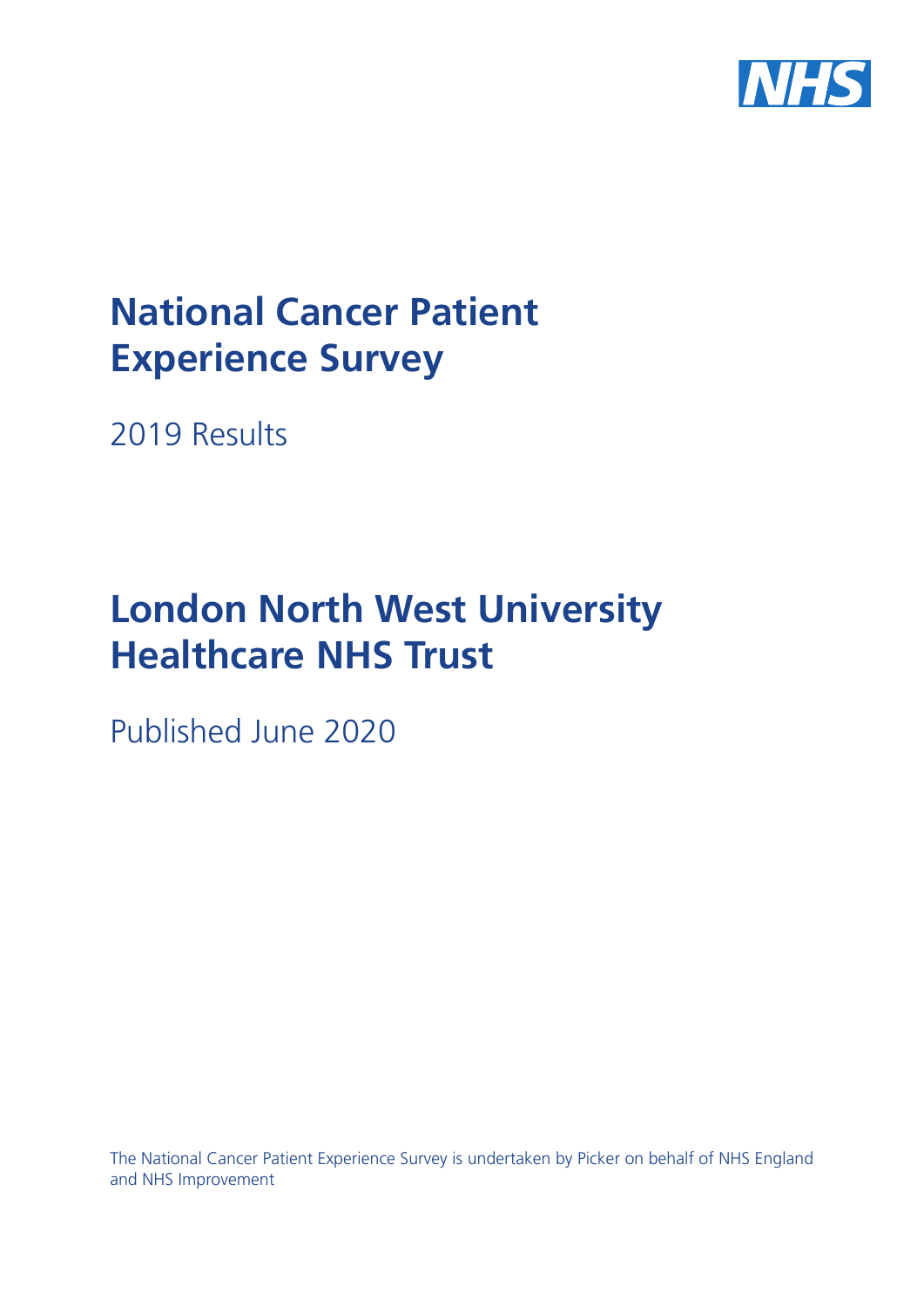# **Executive Summary** Case Mix Adjusted scores

#### **Cancer Dashboard Questions**

The following seven questions are included in phase 1 of the Cancer Dashboard developed by Public Health England and NHS England:

Q61. Patient's average rating of care scored from very poor to very good

| $\Omega$ | 2                                                             | 3 | 4 | 5 | 6 | 8   | $\mathsf{Q}$ | 10                                                                                            |
|----------|---------------------------------------------------------------|---|---|---|---|-----|--------------|-----------------------------------------------------------------------------------------------|
|          |                                                               |   |   |   |   | 8.5 |              |                                                                                               |
|          |                                                               |   |   |   |   |     |              | Q18. Patient definitely involved as much as they wanted in decisions about care and treatment |
|          |                                                               |   |   |   |   |     |              | Q19. Patient given the name of a CNS who would support them through their treatment           |
|          | Q20. Patient found it very or quite easy to contact their CNS |   |   |   |   |     |              |                                                                                               |
|          |                                                               |   |   |   |   |     |              | Q39. Patient always felt they were treated with respect and dignity while in hospital         |
|          | leaving hospital                                              |   |   |   |   |     |              | Q41. Hospital staff told patient who to contact if worried about condition or treatment after |
| 51%      | treatment                                                     |   |   |   |   |     |              | Q55. General practice staff definitely did everything they could to support patient during    |

### **Questions Outside Expected Range**

|                                                                                                                   |            | Case Mix Adjusted Scores   |                            |                   |
|-------------------------------------------------------------------------------------------------------------------|------------|----------------------------|----------------------------|-------------------|
|                                                                                                                   | 2019 Score | Lower<br>Expected<br>Range | Upper<br>Expected<br>Range | National<br>Score |
| Q10. Patient told they could bring a family member or friend when first told they had cancer                      | 68%        | 71%                        | 83%                        | 77%               |
| Q13. Patient given easy to understand written information about the type of cancer they<br>had                    | 68%        | 69%                        | 80%                        | 74%               |
| Q22. Hospital staff gave information about support or self-help groups for people with<br>cancer                  | 83%        | 84%                        | 93%                        | 88%               |
| Q23. Hospital staff discussed or gave information about the impact cancer could have on<br>day to day activities  | 78%        | 79%                        | 89%                        | 84%               |
| Q35. All hospital staff asked patient what name they prefer to be called by                                       | 57%        | 61%                        | 80%                        | 71%               |
| Q41. Hospital staff told patient who to contact if worried about condition or treatment after<br>leaving hospital | 89%        | 91%                        | 98%                        | 94%               |
| Q52. Patient definitely given enough support from health or social services during treatment                      | 42%        | 43%                        | 61%                        | 52%               |
| Q54. GP given enough information about patient's condition and treatment                                          | 93%        | 93%                        | 98%                        | 95%               |
| Q55. General practice staff definitely did everything they could to support patient during<br>treatment           | 51%        | 52%                        | 65%                        | 58%               |
| Q61. Patient's average rating of care scored from very poor to very good                                          | 8.5        | 8.6                        | 9.0                        | 8.8               |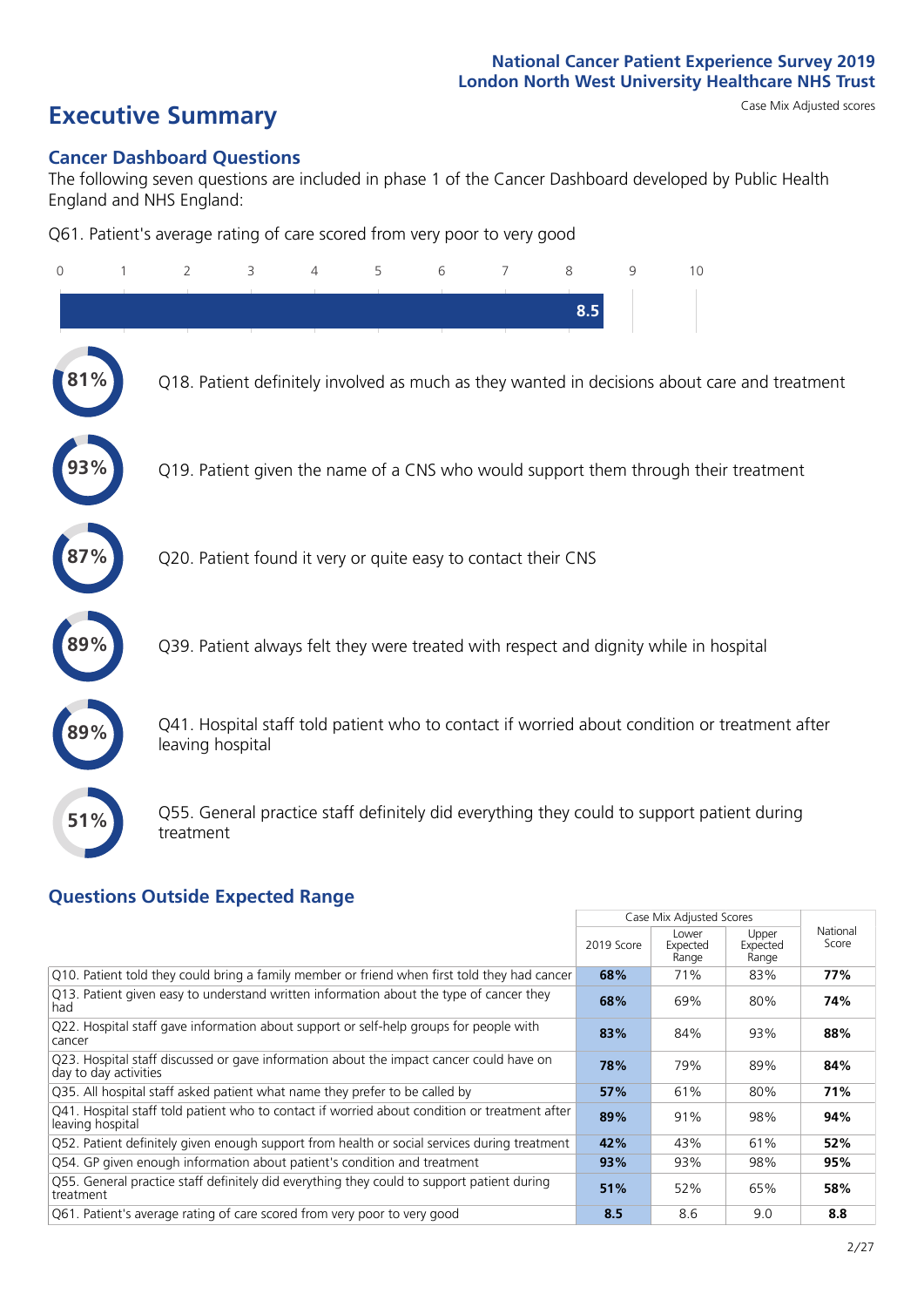## **Introduction**

The National Cancer Patient Experience Survey 2019 is the ninth iteration of the survey first undertaken in 2010. It has been designed to monitor national progress on cancer care; to provide information to drive local quality improvements; to assist commissioners and providers of cancer care; and to inform the work of the various charities and stakeholder groups supporting cancer patients.

The survey was overseen by a national Cancer Patient Experience Advisory Group. This Advisory Group set the principles and objectives of the survey programme and guided questionnaire development. The survey was commissioned and managed by NHS England. The survey provider, Picker, is responsible for designing, running and analysing the survey.

The 2019 survey involved 143 NHS Trusts. Out of 111,366 people, 67,858 people responded to the survey, yielding a response rate of 61%.

# **Methodology**

#### **Eligibility, eldwork and survey methods**

The sample for the survey included all adult (aged 16 and over) NHS patients, with a confirmed primary diagnosis of cancer, discharged from an NHS Trust after an inpatient episode or day case attendance for cancer related treatment in the months of April, May and June 2019. The fieldwork for the survey was undertaken between December 2019 and March 2020.

As in the previous four years, the survey used a mixed mode methodology. Questionnaires were sent by post, with two reminders where necessary, but also included an option to complete the questionnaire online. A Freephone helpline and email was available for respondents to opt out, ask questions about the survey, enable them to complete their questionnaire over the phone and provide access to a translation and interpreting facility for those whose first language was not English.

#### **Case-mix adjustment**

Both unadjusted and adjusted scores are presented in this report. Case-mix adjusted scores allows us to account for the impact that differing patient populations might have on results. By using the case-mix adjusted estimates we can obtain a greater understanding of how a Trust is performing given their patient population. The factors taken into account in this case-mix adjustment are gender, age, ethnic group, deprivation, and tumour group.

#### **Scoring methodology**

Fifty-two questions from the questionnaire are scored as these questions relate directly to patient experience. For all but one question (Q61), scores are presented as the percentage of positive responses out of all scored responses. For Q61, respondents rate their overall care on a scale of 0 to 10, of which the average was calculated for this question's presented score. The percentages in this report have been rounded to the nearest percentage point. Therefore, in some cases the figures do not appear to add up to 100%.

#### **Statistical significance**

In the reporting of 2019 results, appropriate statistical tests have been undertaken to identify unadjusted scores for which the change over time is 'statistically significant'. Thirty-seven scored questions in 2019 have been compared with those of 2018 and a statistically significant change between the two years has been reported where identified.

For the scored questions that are comparable beyond 2018, statistically significant change over the five years has also been reported where identified. A statistically significant difference means that the change in the result is very unlikely to have occurred by sampling variation.

#### **Suppression**

#### **Question-level suppression**

For scores where the base size per question is  $<$ 21, the score will be suppressed and replaced with an asterisk (\*). The base size will include neutral response options.

#### **Double suppression**

If any group within a particular sub-group breakdown (such as the tumour group breakdown) has <21 responses, then the figure for this particular group is suppressed and replaced with an asterisk (\*). If there is only one group within the sub-group breakdown that has <21 respondents, and is therefore suppressed, the group with the next lowest number of respondents is also supressed and replaced with an asterisk (\*) (regardless if it is greater than or less than 21).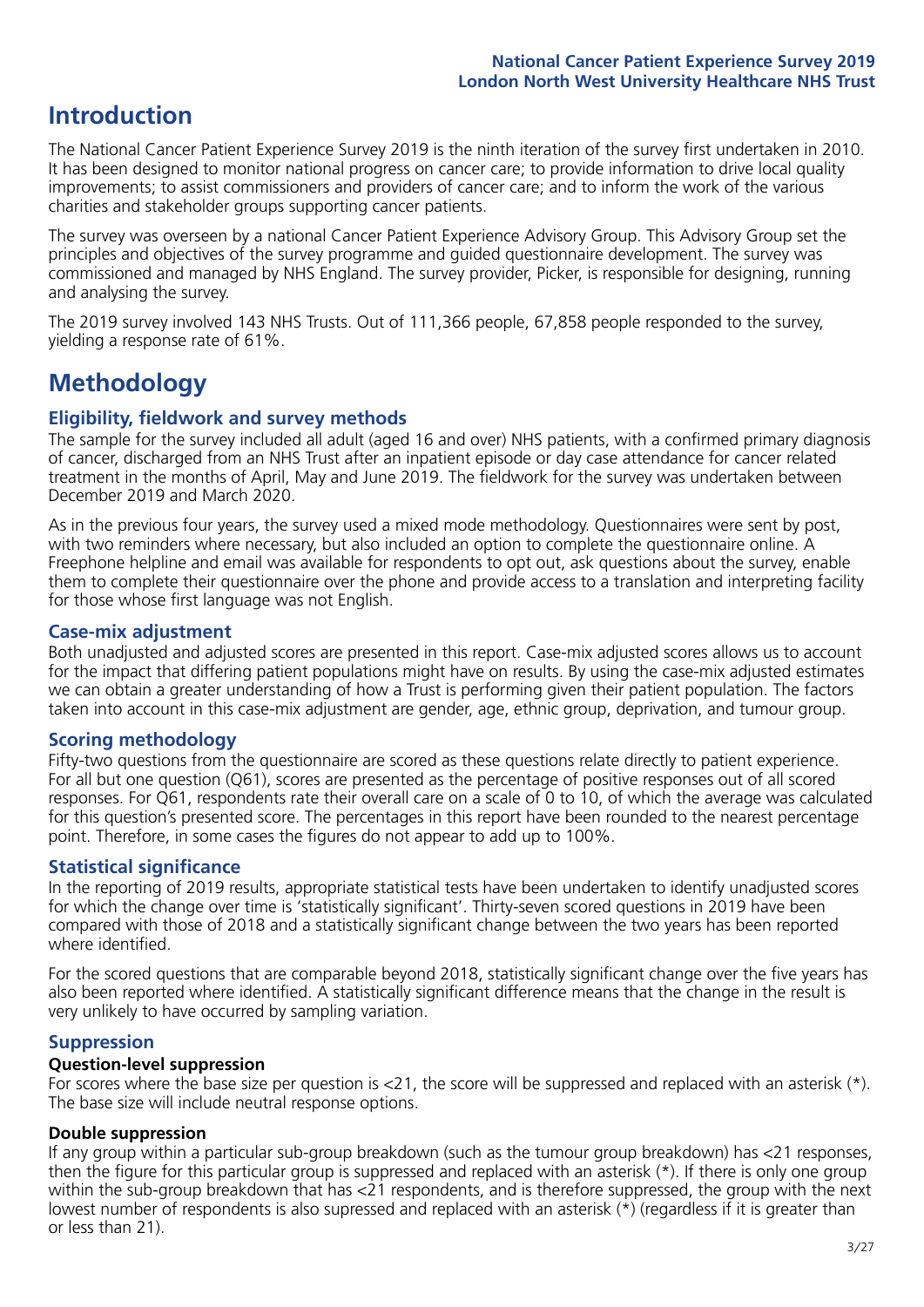# **Understanding the results**

This report shows how this Trust scored for each question in the survey, compared with national results and previous year's results. It is aimed at helping individual Trusts to understand their performance and identify areas for local improvement. Below is a description of the type of results presented within this report and how to understand them.

#### **Expected range charts**

The expected range charts in this report show a bar with the lowest and highest score received for each question nationally. Within this bar, an expected range is given (in grey) and a black diamond represents the actual score for this Trust.

Trusts whose score is above the upper limit of the expected range (in the dark blue) are positive outliers, with a score statistically significantly higher than the national mean. This indicates that the Trust performs better than what Trusts of the same size and demographics are expected to perform. The opposite is true if the score is below the lower limit of the expected range (in the light blue); these are negative outliers. For scores within the expected range (in the grey), the score is what we would expect given the Trust's size and demographics.

#### **Comparability tables**

The comparability tables show the 2018 and 2019 unadjusted scores for this Trust for each scored question. If there is a significant change from 2018 and 2019 or overall from 2015 to 2019, an arrow will be presented for the direction of change. The adjusted 2019 score will also be presented for each scored question along with the lower and upper expected range and national score. Scores above the upper limit of the expected range will be highlighted dark blue, scores below the lower limit of the expected range will be highlighted light blue, and scores within the lower and upper limit of the expected ranges will be highlighted grey.

#### **Tumour type tables**

The tumour type tables show the unadjusted scores for each scored question for each of the 13 tumour groups. The national score for that tumour group is also shown. Unadjusted scores for the same tumour type across different Trusts may not be comparable, as they do not account for the impact that differing patient populations might have on results. Central nervous system is abbreviated as 'CNS' and lower gastrointestinal tract is abbreviated as 'LGT' throughout this report.

#### **Year on year charts**

The year on year charts show five columns representing the unadjusted scores of the last five years (2015, 2016, 2017, 2018 and 2019) for each scored question.

#### **Notes on specific questions**

Following the development phase of the 2019 survey, several changes were made to the questionnaire. Six scored questions were amended (Q5, Q18, Q30, Q35, Q56 and Q60) and one non-scored question (Q29) was amended that impacted the comparability of questions Q30 to Q41. Of all questions changed or impacted by change, only Q60 is presented with historical comparisons; though the results should be interpreted with caution.

#### **Unadjusted data and case-mix adjusted data**

Unadjusted data should be used to see the actual responses from patients relating to the Trust. Case-mix adjusted data, together with expected ranges, should be used to understand whether the results are significantly higher or lower than national results taking account of the patient mix.

### **Further information**

This research was carried out in accordance with the international standard for organisations conducting social research (accreditation to ISO20252:2012; certificate number GB08/74322). The 2019 survey data has been produced and published in line with the Code of Practice for Official Statistics.

For more information on the methodology, please see the Technical Document. It can be viewed along with the 2019 questionnaire and survey quidance on the website at [www.ncpes.co.uk](https://www.ncpes.co.uk/supporting-documents). For all other outputs at National, Trust, CCG and Cancer Alliance level, please see the PDF reports, Excel tables and dashboards at [www.ncpes.co.uk.](https://www.ncpes.co.uk/current-results)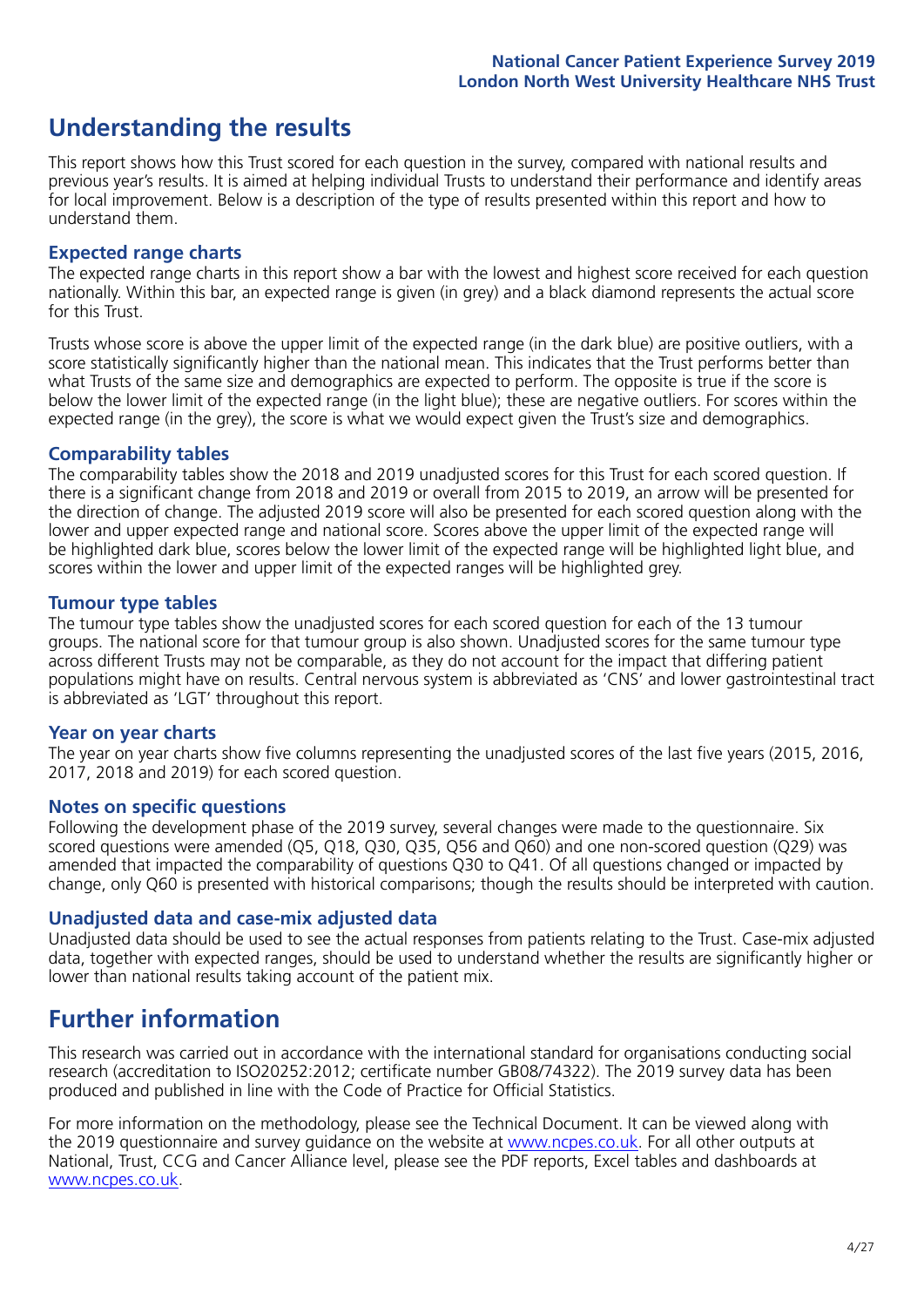### **Response Rate**

#### **Overall Response Rate**

319 patients responded out of a total of 649 patients, resulting in a response rate of 49%.

|          | Sample Size | Adjusted<br>Sample | Completed | Response Rate |
|----------|-------------|--------------------|-----------|---------------|
| Trust    | 703         | 649                | 319       | 49%           |
| National | 119,855     | 111.366            | 67.858    | 61%           |

#### **Respondents by Survey Type**

|                            | Number of<br>Respondents |
|----------------------------|--------------------------|
| Online                     | 26                       |
| Paper                      | 293                      |
| Phone                      |                          |
| <b>Translation Service</b> |                          |

#### **Respondents by Tumour Group**

|                      | Number of<br>Respondents |
|----------------------|--------------------------|
| Brain / CNS          | 1                        |
| <b>Breast</b>        | 86                       |
| Colorectal / LGT     | 60                       |
| Gynaecological       | 5                        |
| Haematological       | 61                       |
| <b>Head and Neck</b> | 15                       |
| Lung                 | 4                        |
| Prostate             | 18                       |
| Sarcoma              | Ω                        |
| Skin                 | 1                        |
| Upper Gastro         | 3                        |
| Urological           | 37                       |
| Other                | 28                       |

#### **Respondents by Age and Gender**

Respondents year of birth has been used to determine age. This information has been amalgamated into 8 age bands. The age and gender distribution for the Trust was as follows:

|        | Age 16-24 | Age 25-34 | Age 35-44 | Age 45-54 | Age 55-64 | Age 65-74 | Age 75-84 | Age 85+ | Total |
|--------|-----------|-----------|-----------|-----------|-----------|-----------|-----------|---------|-------|
| Male   |           |           |           |           | 37        | 31        | 54        | 15      | 154   |
| Female |           |           |           | 21<br>ا ب | 33        | 47        | 26        | 16      | 165   |
| Total  |           |           | כ ו       | 40        | 70        | 78        | 80        | 31      | 319   |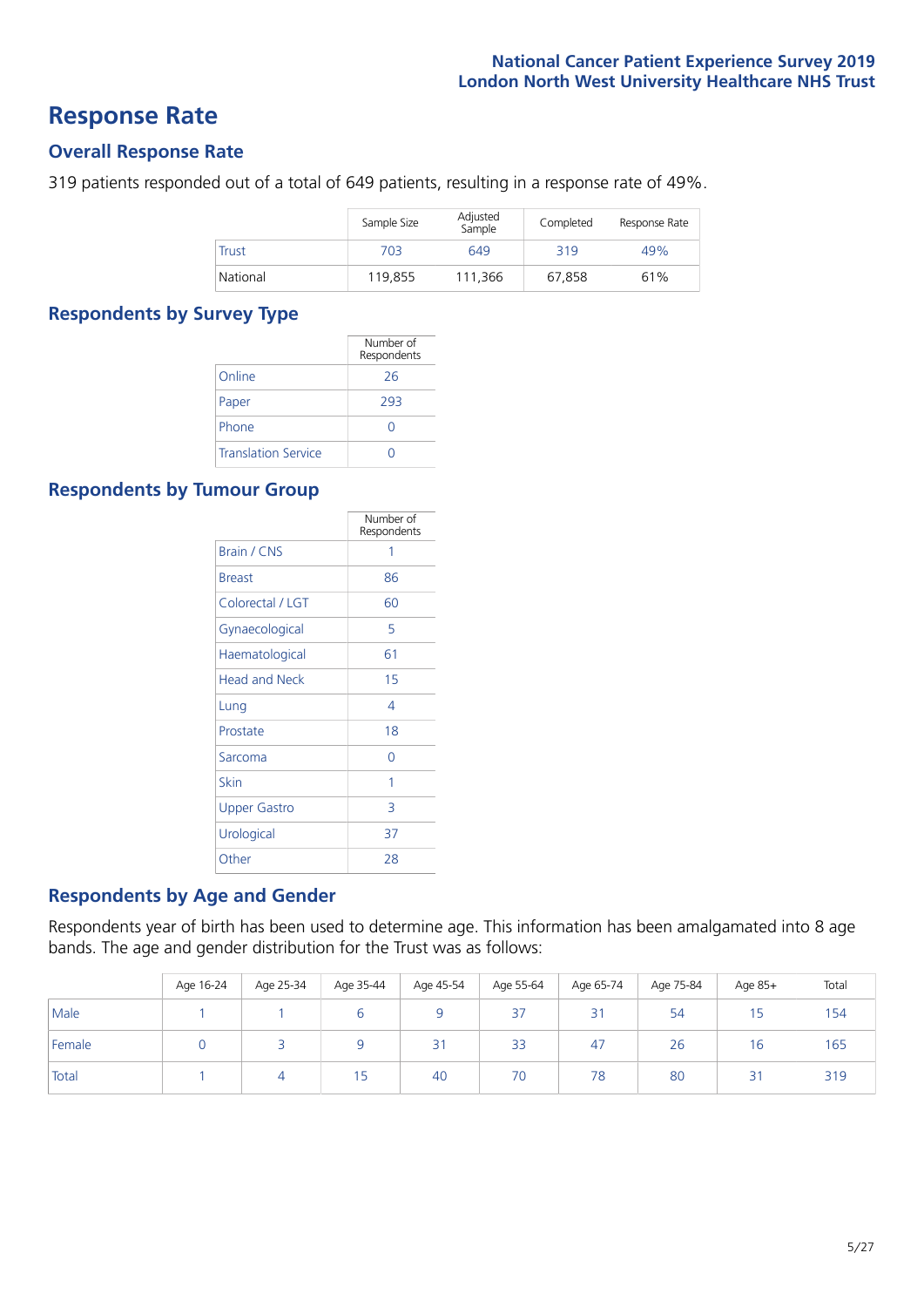# **Expected Range Charts**

| Lower Expected Range<br>Average                                                                                                                                                                                                                                                                                                                                                                                                                                                                                             |       |     | Upper Expected Range |     |         |     |                   | Case Mix Adjusted Score  |                   |                   |          |
|-----------------------------------------------------------------------------------------------------------------------------------------------------------------------------------------------------------------------------------------------------------------------------------------------------------------------------------------------------------------------------------------------------------------------------------------------------------------------------------------------------------------------------|-------|-----|----------------------|-----|---------|-----|-------------------|--------------------------|-------------------|-------------------|----------|
| <b>SEEING YOUR GP</b><br>Q1. Saw GP once or twice before being told they needed to go to<br>hospital<br>Q2. Patient thought they were seen as soon as necessary                                                                                                                                                                                                                                                                                                                                                             | $0\%$ | 10% | 20%                  | 30% | 40% 50% |     | 60%               | 70% 80%                  | 78%               | 85%               | 90% 100% |
| <b>DIAGNOSTIC TESTS</b><br>Q5. Received all the information needed about the test<br>Q6. The length of time waiting for the test to be done was about<br>right<br>Q7. Test results explained in completely understandable way                                                                                                                                                                                                                                                                                               | $0\%$ | 10% | 20%                  | 30% | 40%     | 50% | 60%               | 70%                      | 80%<br>76%        | 94%<br>86%        | 90% 100% |
| <b>FINDING OUT WHAT WAS WRONG WITH YOU</b><br>Q10. Patient told they could bring a family member or friend when<br>first told they had cancer<br>Q11. Patient felt they were told sensitively that they had cancer<br>Q12. Patient completely understood the explanation of what was<br>wrong<br>Q13. Patient given easy to understand written information about<br>the type of cancer they had                                                                                                                             | $0\%$ | 10% | 20%                  | 30% | 40%     | 50% | 60%               | 70%<br>68%<br>72%<br>68% | 80%<br>84%        |                   | 90% 100% |
| <b>DECIDING THE BEST TREATMENT FOR YOU</b><br>Q14. Patient felt that treatment options were completely explained<br>Q15. Patient felt possible side effects were definitely explained in<br>an understandable way<br>Q16. Patient definitely given practical advice and support in dealing<br>with side effects of treatment<br>Q17. Patient definitely told about side effects that could affect<br>them in the future<br>Q18. Patient definitely involved as much as they wanted in<br>decisions about care and treatment | $0\%$ | 10% | 20%                  | 30% | 40%     | 50% | 60%<br>64%<br>55% | 70%<br>72%               | 80%<br>83%<br>81% |                   | 90% 100% |
| <b>CLINICAL NURSE SPECIALIST (CNS)</b><br>Q19. Patient given the name of a CNS who would support them<br>through their treatment<br>Q20. Patient found it very or quite easy to contact their CNS<br>Q21. Patient got understandable answers to important questions<br>all or most of the time                                                                                                                                                                                                                              | $0\%$ | 10% | 20%                  | 30% | 40%     | 50% | 60%               | 70%                      | 80%               | 93%<br>87%<br>87% | 90% 100% |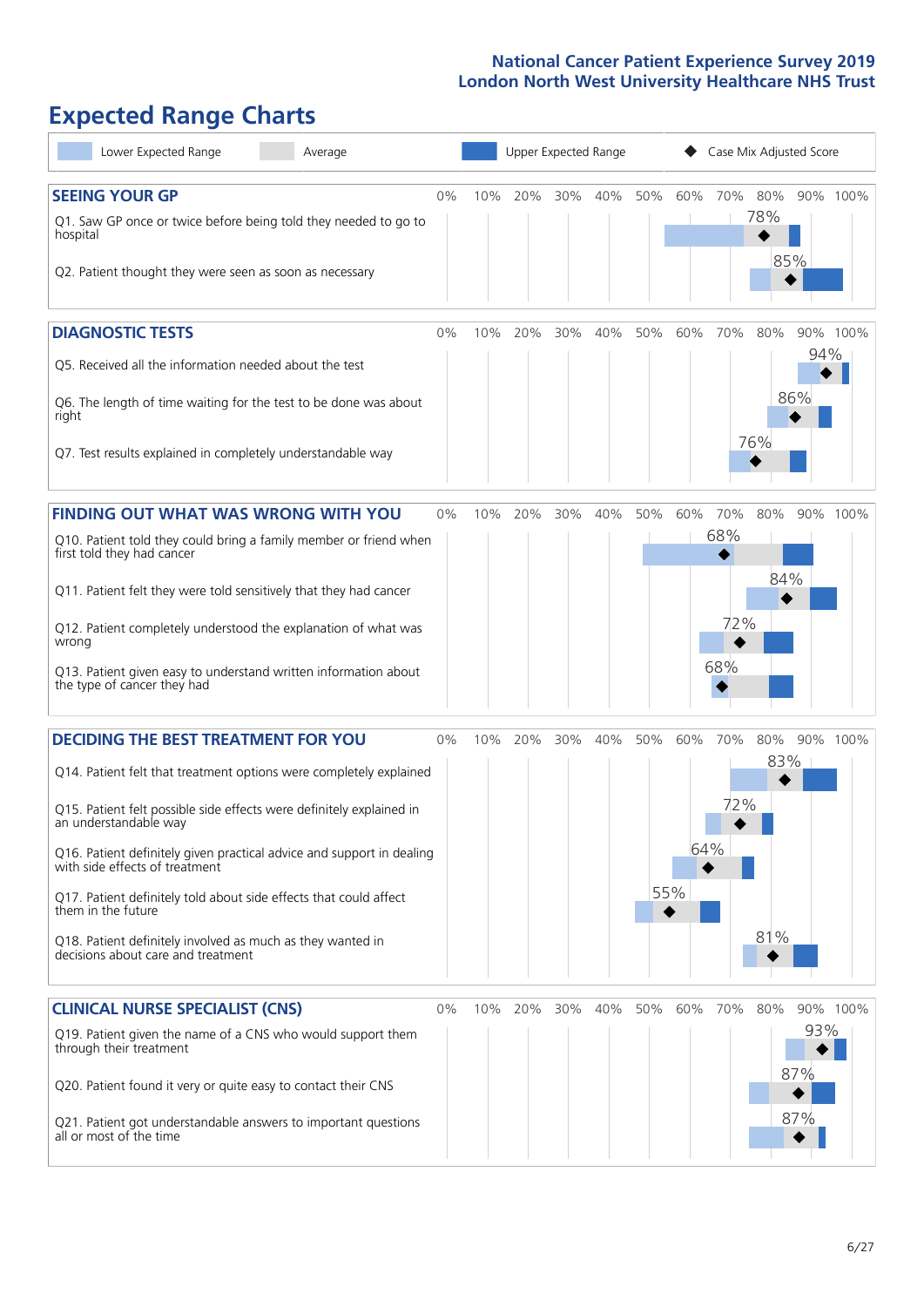# **Expected Range Charts**

| Lower Expected Range<br>Average                                                                                   |     |     | Upper Expected Range |     |     |     |         | Case Mix Adjusted Score |          |
|-------------------------------------------------------------------------------------------------------------------|-----|-----|----------------------|-----|-----|-----|---------|-------------------------|----------|
| <b>SUPPORT FOR PEOPLE WITH CANCER</b><br>$0\%$                                                                    | 10% | 20% | 30%                  | 40% | 50% |     | 60% 70% | 80%<br>83%              | 90% 100% |
| Q22. Hospital staff gave information about support or self-help<br>groups for people with cancer                  |     |     |                      |     |     |     |         |                         |          |
| Q23. Hospital staff discussed or gave information about the impact<br>cancer could have on day to day activities  |     |     |                      |     |     |     |         | 78%                     |          |
| Q24. Hospital staff gave information on getting financial help or<br>possible benefits                            |     |     |                      |     |     | 58% |         |                         |          |
| Q25. Hospital staff told patient they could get free prescriptions                                                |     |     |                      |     |     |     |         | 77%                     |          |
| <b>OPERATIONS</b><br>$0\%$                                                                                        | 10% | 20% | 30%                  | 40% | 50% | 60% | 70%     | 80%                     | 90% 100% |
| Q27. Beforehand, patient had all the information needed about the<br>operation                                    |     |     |                      |     |     |     |         |                         | 97%      |
| Q28. Afterwards, staff completely explained how operation had<br>gone in understandable way                       |     |     |                      |     |     |     |         | 79%                     |          |
| <b>HOSPITAL CARE AS AN INPATIENT</b><br>0%                                                                        | 10% | 20% | 30%                  | 40% | 50% | 60% | 70%     | 80%                     | 90% 100% |
| Q30. Hospital staff didn't talk in front of patient as if patient wasn't<br>there                                 |     |     |                      |     |     |     |         | 79%                     |          |
| Q31. Patient had confidence and trust in all doctors treating them                                                |     |     |                      |     |     |     |         | 84%                     |          |
| Q32. Patient's family or someone close definitely felt able to talk to<br>a doctor                                |     |     |                      |     |     |     | 76%     |                         |          |
| Q33. Patient had confidence and trust in all the ward nurses<br>treating them                                     |     |     |                      |     |     |     | 72%     |                         |          |
| Q34. Patient thought there were always or nearly always enough<br>nurses on duty to care for them                 |     |     |                      |     |     |     | 68%     |                         |          |
| Q35. All hospital staff asked patient what name they prefer to be<br>called by                                    |     |     |                      |     |     | 57% |         |                         |          |
| Q36. Patient always given enough privacy when discussing<br>condition or treatment                                |     |     |                      |     |     |     |         | 83%                     |          |
| Q37. Patient definitely found hospital staff to discuss worries or<br>fears during their inpatient visit          |     |     |                      |     | 46% |     |         |                         |          |
| Q38. Hospital staff definitely did everything they could to help<br>control pain                                  |     |     |                      |     |     |     |         | 77%                     |          |
| Q39. Patient always felt they were treated with respect and dignity<br>while in hospital                          |     |     |                      |     |     |     |         | 89%                     |          |
| Q40. Patient given clear written information about what should or<br>should not do after leaving hospital         |     |     |                      |     |     |     |         | 81%                     |          |
| Q41. Hospital staff told patient who to contact if worried about<br>condition or treatment after leaving hospital |     |     |                      |     |     |     |         | 89%                     |          |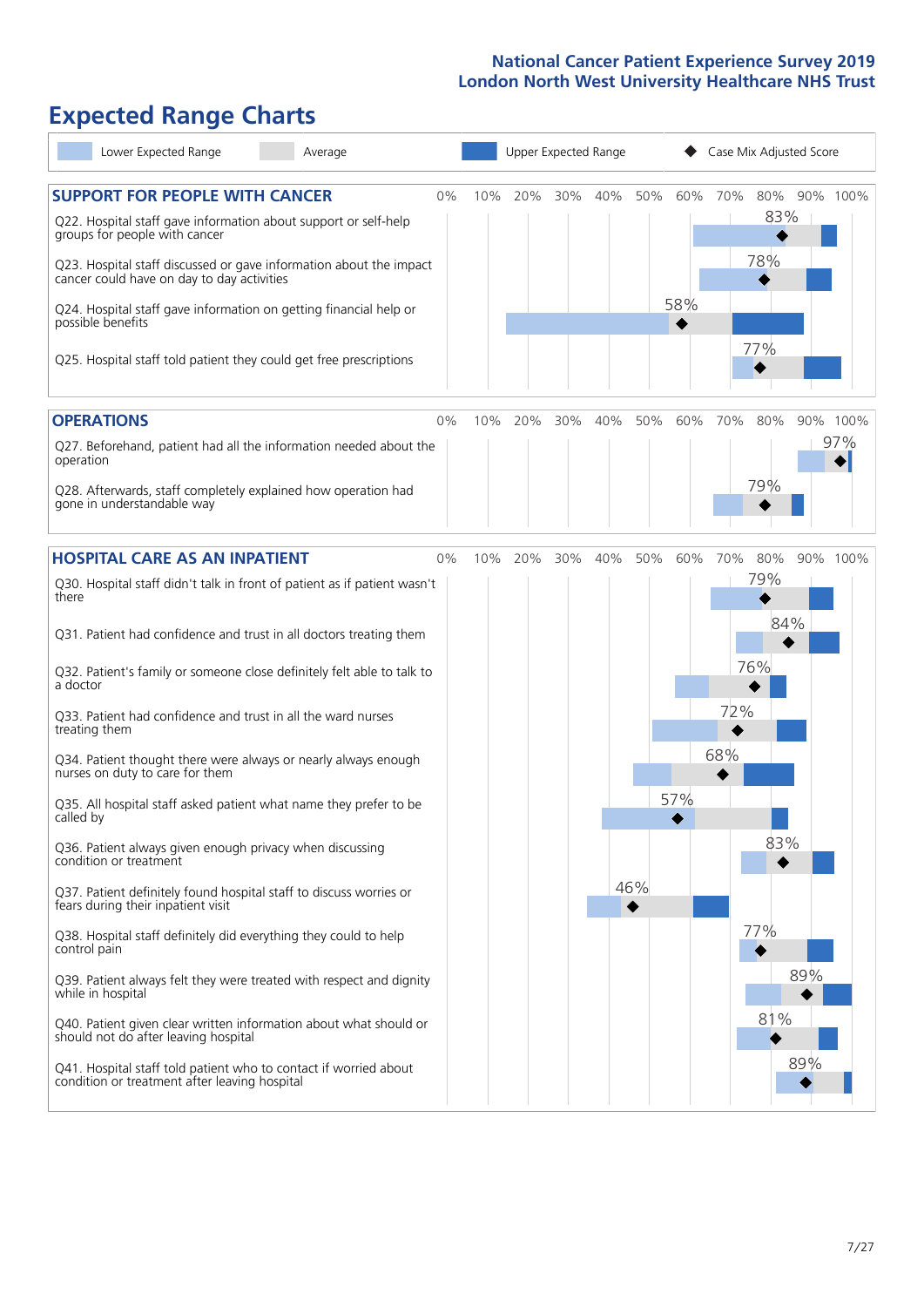# **Expected Range Charts**

| Lower Expected Range                                                                                                                                                                                                                                                                                                                                                                                                                                        | Average |    |     |            |     | Upper Expected Range |            |            | Case Mix Adjusted Score |            |          |                 |
|-------------------------------------------------------------------------------------------------------------------------------------------------------------------------------------------------------------------------------------------------------------------------------------------------------------------------------------------------------------------------------------------------------------------------------------------------------------|---------|----|-----|------------|-----|----------------------|------------|------------|-------------------------|------------|----------|-----------------|
| <b>HOSPITAL CARE AS A DAY PATIENT / OUTPATIENT 0%</b><br>Q43. Patient definitely found hospital staff to discuss worries or<br>fears during their outpatient or day case visit<br>Q44. Cancer doctor had the right documents at patient's last                                                                                                                                                                                                              |         |    | 10% | 20%        | 30% | 40%                  | 50%        | 60%        | 70%<br>68%              | 80%        |          | 90% 100%<br>96% |
| outpatient appointment<br>Q46. Beforehand patient completely had all information needed<br>about radiotherapy treatment<br>Q47. Patient completely given understandable information about<br>whether radiotherapy was working<br>Q49. Beforehand patient completely had all information needed<br>about chemotherapy treatment<br>Q50. Patient given enough information about whether<br>chemotherapy was working in a completely understandable way        |         |    |     |            |     |                      |            | 58%<br>64% |                         | 84%        | 85%      |                 |
| <b>HOME CARE AND SUPPORT</b><br>Q51. Hospital staff definitely gave family or someone close all the<br>information needed to help care at home<br>Q52. Patient definitely given enough support from health or social<br>services during treatment<br>Q53. Patient definitely given enough support from health or social<br>services after treatment                                                                                                         |         | 0% | 10% | 20%        | 30% | 40%<br>42%<br>38%    | 50%        | 60%<br>56% | 70%                     | 80%        |          | 90% 100%        |
| <b>CARE FROM YOUR GENERAL PRACTICE</b><br>Q54. GP given enough information about patient's condition and<br>treatment<br>Q55. General practice staff definitely did everything they could to<br>support patient during treatment                                                                                                                                                                                                                            |         | 0% | 10% | 20%        | 30% | 40%                  | 50%<br>51% | 60%        | 70%                     | 80%        | 93%      | 90% 100%        |
| <b>YOUR OVERALL NHS CARE</b><br>Q56. Different people treating and caring for patient always work<br>well together to give best possible care<br>Q57. Patient given a care plan<br>Q58. Overall the administration of care was good or very good<br>Q59. Patient felt length of time for attending clinics and<br>appointments for cancer was about right<br>Q60. Someone discussed with patient whether they would like to<br>take part in cancer research |         | 0% | 10% | 20%<br>24% | 30% | 40%<br>39%           | 50%        | 60%        | 70%<br>70%<br>66%       | 80%<br>85% |          | 90% 100%        |
| Q61. Patient's average rating of care scored from very poor to very<br>good                                                                                                                                                                                                                                                                                                                                                                                 |         | 0  |     | 2          | 3   | 4                    | 5          | 6          |                         | 8          | 9<br>8.5 | 10              |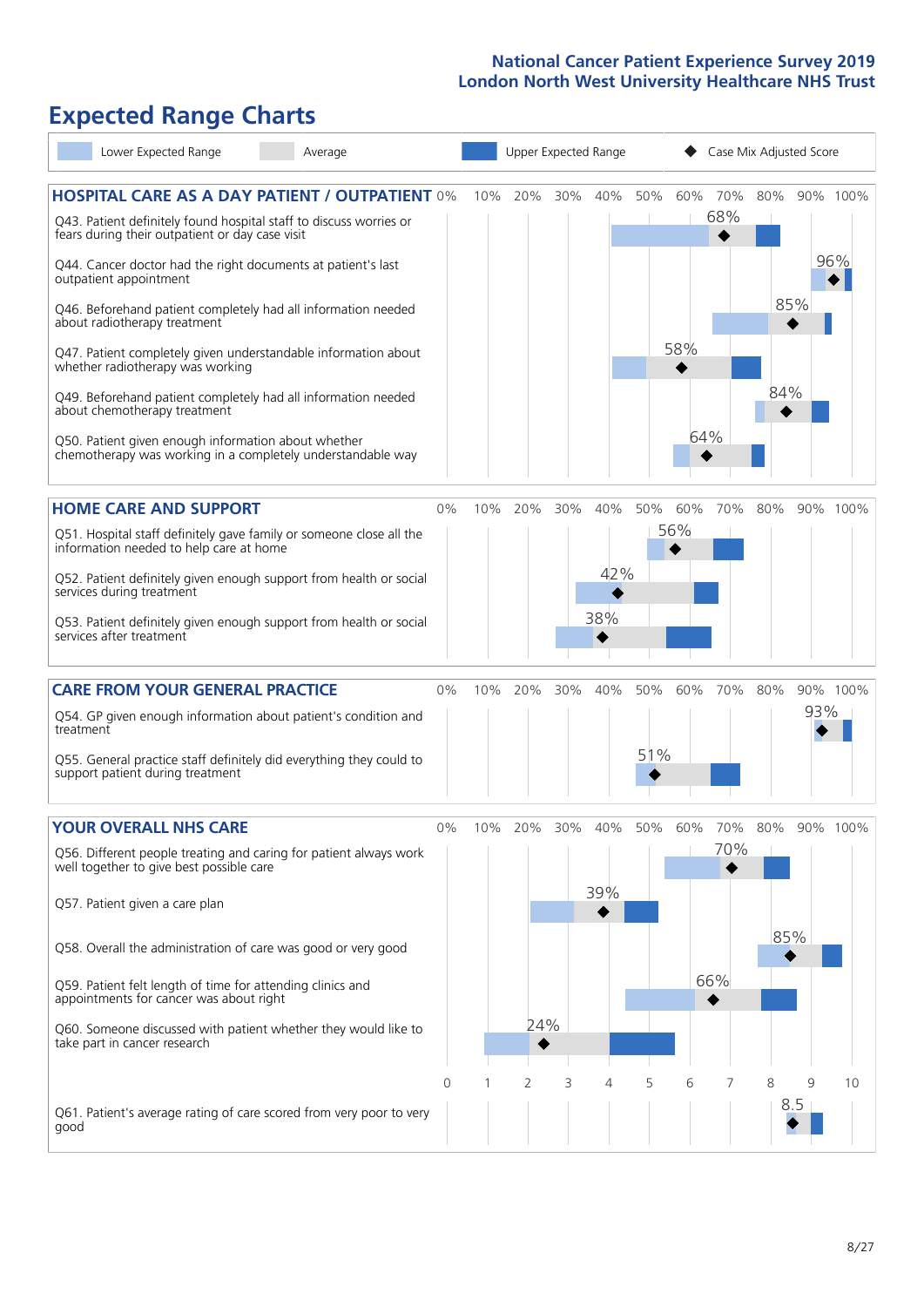# **Comparability Tables**

\* Indicates where a score has been suppressed because there are less than 21 responses.

\*\* No score available for 2018.

 $\triangle$  or  $\nabla$ 

Change 2018-2019: Indicates where 2019 score is significantly higher or lower than 2018 score Change Overall: Indicates significant change overall (2015, 2016, 2017, 2018 and 2019).

Adjusted Score below Lower Expected Range Adjusted Score between Upper and Lower Expected Ranges Adjusted Score above Upper Expected Range

|                                                                             |           |               | Unadjusted Scores |               |                           |                   |               | Case Mix Adjusted Scores                   |                |                   |
|-----------------------------------------------------------------------------|-----------|---------------|-------------------|---------------|---------------------------|-------------------|---------------|--------------------------------------------|----------------|-------------------|
|                                                                             | 2018<br>n | 2018<br>Score | 2019<br>n         | 2019<br>Score | Change  <br>2018-<br>2019 | Change<br>Overall | 2019<br>Score | Lower<br><b>Expected Expected</b><br>Range | Upper<br>Range | National<br>Score |
| <b>SEEING YOUR GP</b>                                                       |           |               |                   |               |                           |                   |               |                                            |                |                   |
| Q1. Saw GP once or twice before being told they needed to go<br>to hospital | 229       | 70%           | 197               | 78%           |                           |                   | 78%           | 73%                                        | 85%            | 79%               |
| Q2. Patient thought they were seen as soon as necessary                     | 341       | 77%           | 311               | 83%           |                           |                   | 85%           | 80%                                        | 88%            | 84%               |
| <b>DIAGNOSTIC TESTS</b>                                                     |           |               |                   |               |                           |                   |               |                                            |                |                   |

| O5. Received all the information needed about the test                    | $**$ | **  | <u> 254 - </u> | 92% |  | 94% | 92% | 98% | 95% |
|---------------------------------------------------------------------------|------|-----|----------------|-----|--|-----|-----|-----|-----|
| Q6. The length of time waiting for the test to be done was<br>about right | 278  | 79% | 777            | 84% |  | 86% | 84% | 92% | 88% |
| Q7. Test results explained in completely understandable way               | 279  | 74% | 777            | 73% |  | 76% | 75% | 85% | 80% |

| <b>FINDING OUT WHAT WAS WRONG WITH YOU</b>                                                      |     |     |     |     |  |     |     |     |     |
|-------------------------------------------------------------------------------------------------|-----|-----|-----|-----|--|-----|-----|-----|-----|
| Q10. Patient told they could bring a family member or friend<br>when first told they had cancer | 310 | 74% | 283 | 70% |  | 68% | 71% | 83% | 77% |
| Q11. Patient felt they were told sensitively that they had cancer                               | 336 | 82% | 315 | 85% |  | 84% | 82% | 90% | 86% |
| Q12. Patient completely understood the explanation of what<br>was wrong                         | 342 | 68% | 315 | 71% |  | 72% | 68% | 78% | 73% |
| Q13. Patient given easy to understand written information<br>about the type of cancer they had  | 306 | 68% | 280 | 66% |  | 68% | 69% | 80% | 74% |

| <b>DECIDING THE BEST TREATMENT FOR YOU</b>                                                              |      |     |     |     |  |     |     |     |     |
|---------------------------------------------------------------------------------------------------------|------|-----|-----|-----|--|-----|-----|-----|-----|
| Q14. Patient felt that treatment options were completely<br>explained                                   | 299  | 79% | 273 | 82% |  | 83% | 79% | 88% | 83% |
| Q15. Patient felt possible side effects were definitely explained<br>in an understandable way           | 326  | 74% | 300 | 71% |  | 72% | 68% | 78% | 73% |
| Q16. Patient definitely given practical advice and support in<br>dealing with side effects of treatment | 325  | 66% | 296 | 64% |  | 64% | 62% | 73% | 67% |
| Q17. Patient definitely told about side effects that could affect<br>them in the future                 | 313  | 57% | 281 | 56% |  | 55% | 51% | 63% | 57% |
| Q18. Patient definitely involved as much as they wanted in<br>decisions about care and treatment        | $**$ | **  | 304 | 78% |  | 81% | 76% | 86% | 81% |

| <b>CLINICAL NURSE SPECIALIST (CNS)</b>                                                    |     |     |     |     |     |     |     |     |
|-------------------------------------------------------------------------------------------|-----|-----|-----|-----|-----|-----|-----|-----|
| Q19. Patient given the name of a CNS who would support them<br>through their treatment    | 331 | 91% | 305 | 92% | 93% | 88% | 96% | 92% |
| Q20. Patient found it very or quite easy to contact their CNS                             | 276 | 86% | 252 | 85% | 87% | 79% | 90% | 85% |
| Q21. Patient got understandable answers to important<br>questions all or most of the time | 268 | 85% | 236 | 85% | 87% | 83% | 92% | 87% |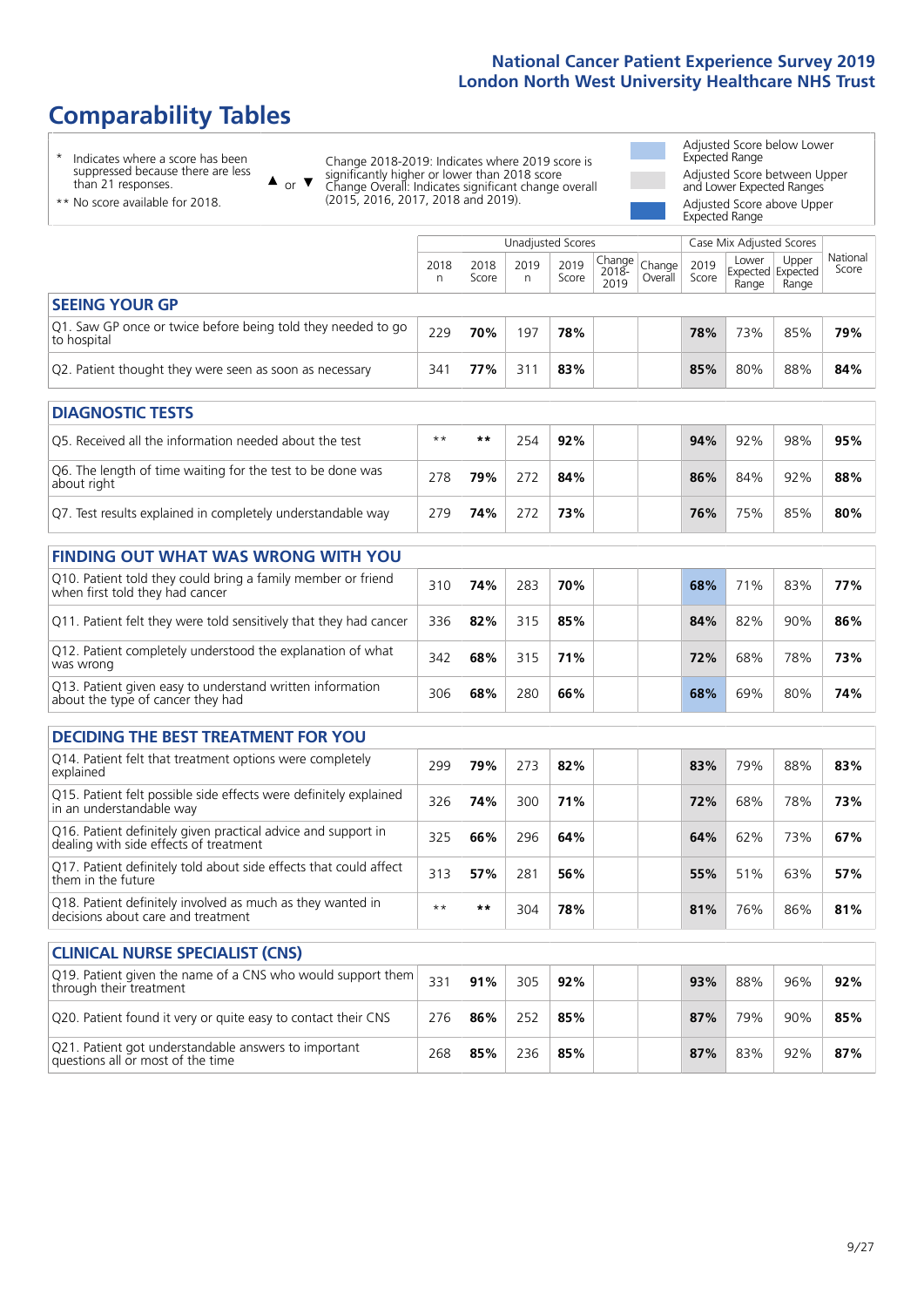# **Comparability Tables**

\* Indicates where a score has been suppressed because there are less than 21 responses.

\*\* No score available for 2018.

 $\triangle$  or  $\nabla$ 

Change 2018-2019: Indicates where 2019 score is significantly higher or lower than 2018 score Change Overall: Indicates significant change overall (2015, 2016, 2017, 2018 and 2019).

Adjusted Score below Lower Expected Range Adjusted Score between Upper and Lower Expected Ranges Adjusted Score above Upper Expected Range

|                                                                                                                   |              |               | Unadjusted Scores    |               |                         |                   |               | Case Mix Adjusted Scores            |                |                   |
|-------------------------------------------------------------------------------------------------------------------|--------------|---------------|----------------------|---------------|-------------------------|-------------------|---------------|-------------------------------------|----------------|-------------------|
|                                                                                                                   | 2018<br>n    | 2018<br>Score | 2019<br>$\mathsf{n}$ | 2019<br>Score | Change<br>2018-<br>2019 | Change<br>Overall | 2019<br>Score | Lower<br>Expected Expected<br>Range | Upper<br>Range | National<br>Score |
| <b>SUPPORT FOR PEOPLE WITH CANCER</b>                                                                             |              |               |                      |               |                         |                   |               |                                     |                |                   |
| Q22. Hospital staff gave information about support or self-help<br>groups for people with cancer                  | 258          | 81%           | 237                  | 81%           |                         |                   | 83%           | 84%                                 | 93%            | 88%               |
| Q23. Hospital staff discussed or gave information about the<br>impact cancer could have on day to day activities  | 247          | 82%           | 223                  | 78%           |                         |                   | 78%           | 79%                                 | 89%            | 84%               |
| Q24. Hospital staff gave information on getting financial help or<br>possible benefits                            | 197          | 56%           | 179                  | 57%           |                         |                   | 58%           | 55%                                 | 71%            | 63%               |
| Q25. Hospital staff told patient they could get free prescriptions                                                | 193          | 79%           | 157                  | 77%           |                         |                   | 77%           | 76%                                 | 88%            | 82%               |
| <b>OPERATIONS</b>                                                                                                 |              |               |                      |               |                         |                   |               |                                     |                |                   |
| Q27. Beforehand, patient had all the information needed about<br>the operation                                    | 183          | 95%           | 173                  | 97%           |                         |                   | 97%           | 93%                                 | 99%            | 96%               |
| Q28. Afterwards, staff completely explained how operation had<br>gone in understandable way                       | 183          | 80%           | 175                  | 77%           |                         |                   | 79%           | 73%                                 | 85%            | 79%               |
| <b>HOSPITAL CARE AS AN INPATIENT</b>                                                                              |              |               |                      |               |                         |                   |               |                                     |                |                   |
| Q30. Hospital staff didn't talk in front of patient as if patient<br>wasn't there                                 | $* *$        | $***$         | 153                  | 74%           |                         |                   | 79%           | 78%                                 | 90%            | 84%               |
| Q31. Patient had confidence and trust in all doctors treating<br>them                                             | $* *$        | $***$         | 157                  | 85%           |                         |                   | 84%           | 78%                                 | 90%            | 84%               |
| Q32. Patient's family or someone close definitely felt able to talk<br>to a doctor                                | $* *$        | $***$         | 134                  | 77%           |                         |                   | 76%           | 65%                                 | 80%            | 72%               |
| Q33. Patient had confidence and trust in all the ward nurses<br>treating them                                     | $* *$        | $***$         | 157                  | 72%           |                         |                   | 72%           | 67%                                 | 82%            | 74%               |
| Q34. Patient thought there were always or nearly always<br>enough nurses on duty to care for them                 | $* *$        | $***$         | 157                  | 68%           |                         |                   | 68%           | 55%                                 | 73%            | 64%               |
| Q35. All hospital staff asked patient what name they prefer to<br>be called by                                    | $* *$        | $***$         | 153                  | 56%           |                         |                   | 57%           | 61%                                 | 80%            | 71%               |
| Q36. Patient always given enough privacy when discussing<br>condition or treatment                                | $\star\star$ | $***$         | 156                  | 85%           |                         |                   | 83%           | 79%                                 | 90%            | 85%               |
| Q37. Patient definitely found hospital staff to discuss worries or<br>fears during their inpatient visit          | $* *$        | $***$         | 122                  | 45%           |                         |                   | 46%           | 43%                                 | 61%            | 52%               |
| Q38. Hospital staff definitely did everything they could to help<br>control pain                                  | $* *$        | $***$         | 138                  | 75%           |                         |                   | 77%           | 77%                                 | 89%            | 83%               |
| Q39. Patient always felt they were treated with respect and<br>dignity while in hospital                          | $***$        | $***$         | 157                  | 89%           |                         |                   | 89%           | 83%                                 | 93%            | 88%               |
| Q40. Patient given clear written information about what should<br>or should not do after leaving hospital         | $* *$        | $***$         | 144                  | 81%           |                         |                   | 81%           | 80%                                 | 92%            | 86%               |
| Q41. Hospital staff told patient who to contact if worried about<br>condition or treatment after leaving hospital | $**$         | $***$         | 148                  | 89%           |                         |                   | 89%           | 91%                                 | 98%            | 94%               |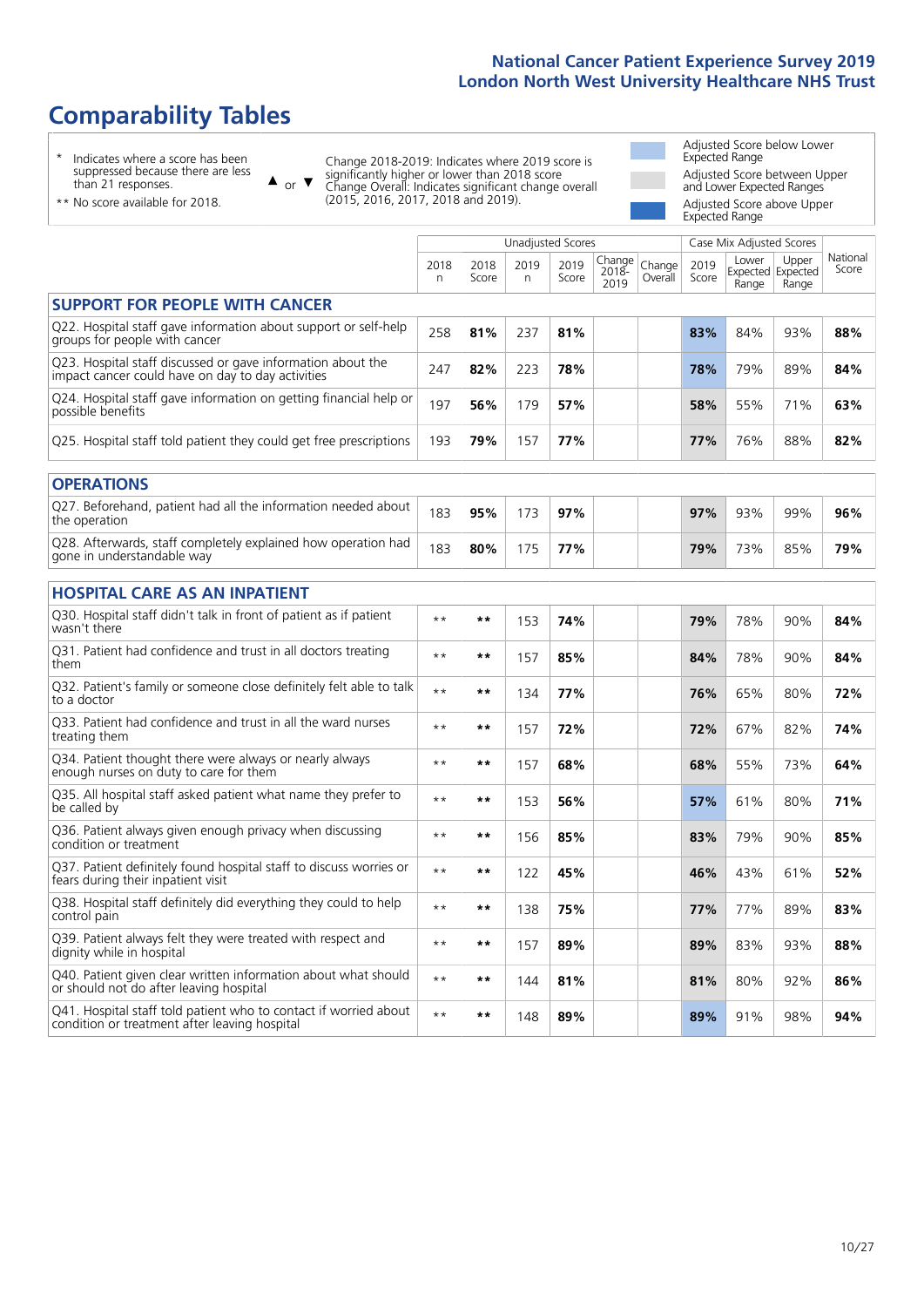# **Comparability Tables**

\* Indicates where a score has been suppressed because there are less than 21 responses.

\*\* No score available for 2018.

 $\triangle$  or  $\nabla$ 

Change 2018-2019: Indicates where 2019 score is significantly higher or lower than 2018 score Change Overall: Indicates significant change overall (2015, 2016, 2017, 2018 and 2019).

Adjusted Score below Lower Expected Range Adjusted Score between Upper and Lower Expected Ranges Adjusted Score above Upper Expected Range

|                                                                                                                       |                      |               | Unadjusted Scores |               |                         |                   |               | Case Mix Adjusted Scores            |                |                   |
|-----------------------------------------------------------------------------------------------------------------------|----------------------|---------------|-------------------|---------------|-------------------------|-------------------|---------------|-------------------------------------|----------------|-------------------|
|                                                                                                                       | 2018<br>$\mathsf{n}$ | 2018<br>Score | 2019<br>n         | 2019<br>Score | Change<br>2018-<br>2019 | Change<br>Overall | 2019<br>Score | Lower<br>Expected Expected<br>Range | Upper<br>Range | National<br>Score |
| <b>HOSPITAL CARE AS A DAY PATIENT / OUTPATIENT</b>                                                                    |                      |               |                   |               |                         |                   |               |                                     |                |                   |
| Q43. Patient definitely found hospital staff to discuss worries or<br>fears during their outpatient or day case visit | 237                  | 62%           | 234               | 65%           |                         |                   | 68%           | 65%                                 | 76%            | 71%               |
| Q44. Cancer doctor had the right documents at patient's last<br>outpatient appointment                                | 281                  | 94%           | 259               | 95%           |                         |                   | 96%           | 93%                                 | 98%            | 96%               |
| Q46. Beforehand patient completely had all information needed<br>about radiotherapy treatment                         | 77                   | 84%           | 92                | 84%           |                         |                   | 85%           | 79%                                 | 93%            | 86%               |
| Q47. Patient completely given understandable information<br>about whether radiotherapy was working                    | 71                   | 61%           | 83                | 59%           |                         |                   | 58%           | 49%                                 | 70%            | 60%               |
| Q49. Beforehand patient completely had all information needed<br>about chemotherapy treatment                         | 148                  | 83%           | 153               | 84%           |                         |                   | 84%           | 79%                                 | 90%            | 84%               |
| Q50. Patient given enough information about whether<br>chemotherapy was working in a completely understandable way    | 132                  | 67%           | 145               | 64%           |                         |                   | 64%           | 60%                                 | 75%            | 68%               |
| <b>HOME CARE AND SUPPORT</b>                                                                                          |                      |               |                   |               |                         |                   |               |                                     |                |                   |
| Q51. Hospital staff definitely gave family or someone close all<br>the information needed to help care at home        | 271                  | 56%           | 249               | 57%           |                         |                   | 56%           | 54%                                 | 66%            | 60%               |
| Q52. Patient definitely given enough support from health or<br>social services during treatment                       | 204                  | 48%           | 174               | 41%           |                         |                   | 42%           | 43%                                 | 61%            | 52%               |
| Q53. Patient definitely given enough support from health or<br>social services after treatment                        | 144                  | 45%           | 127               | 38%           |                         |                   | 38%           | 36%                                 | 54%            | 45%               |
| <b>CARE FROM YOUR GENERAL PRACTICE</b>                                                                                |                      |               |                   |               |                         |                   |               |                                     |                |                   |
| Q54. GP given enough information about patient's condition<br>and treatment                                           | 286                  | 93%           | 272               | 90%           |                         |                   | 93%           | 93%                                 | 98%            | 95%               |
| Q55. General practice staff definitely did everything they could<br>to support patient during treatment               | 229                  | 55%           | 208               | 50%           |                         |                   | 51%           | 52%                                 | 65%            | 58%               |
| <b>YOUR OVERALL NHS CARE</b>                                                                                          |                      |               |                   |               |                         |                   |               |                                     |                |                   |
| Q56. Different people treating and caring for patient always<br>work well together to give best possible care         | $* *$                | $***$         | 294               | 70%           |                         |                   | 70%           | 68%                                 | 78%            | 73%               |
| Q57. Patient given a care plan                                                                                        | 250                  | 41%           | 238               | 42%           |                         |                   | 39%           | 31%                                 | 44%            | 38%               |
| Q58. Overall the administration of care was good or very good                                                         | 337                  | 86%           | 310               | 86%           |                         |                   | 85%           | 85%                                 | 93%            | 89%               |
| Q59. Patient felt length of time for attending clinics and<br>appointments for cancer was about right                 | 329                  | 60%           | 310               | 65%           |                         |                   | 66%           | 61%                                 | 78%            | 69%               |
| Q60. Someone discussed with patient whether they would like<br>to take part in cancer research                        | 313                  | 33%           | 295               | 25%           |                         |                   | 24%           | 20%                                 | 40%            | 30%               |
| Q61. Patient's average rating of care scored from very poor to<br>very good                                           | 329                  | 8.5           | 298               | 8.4           |                         |                   | 8.5           | 8.6                                 | 9.0            | 8.8               |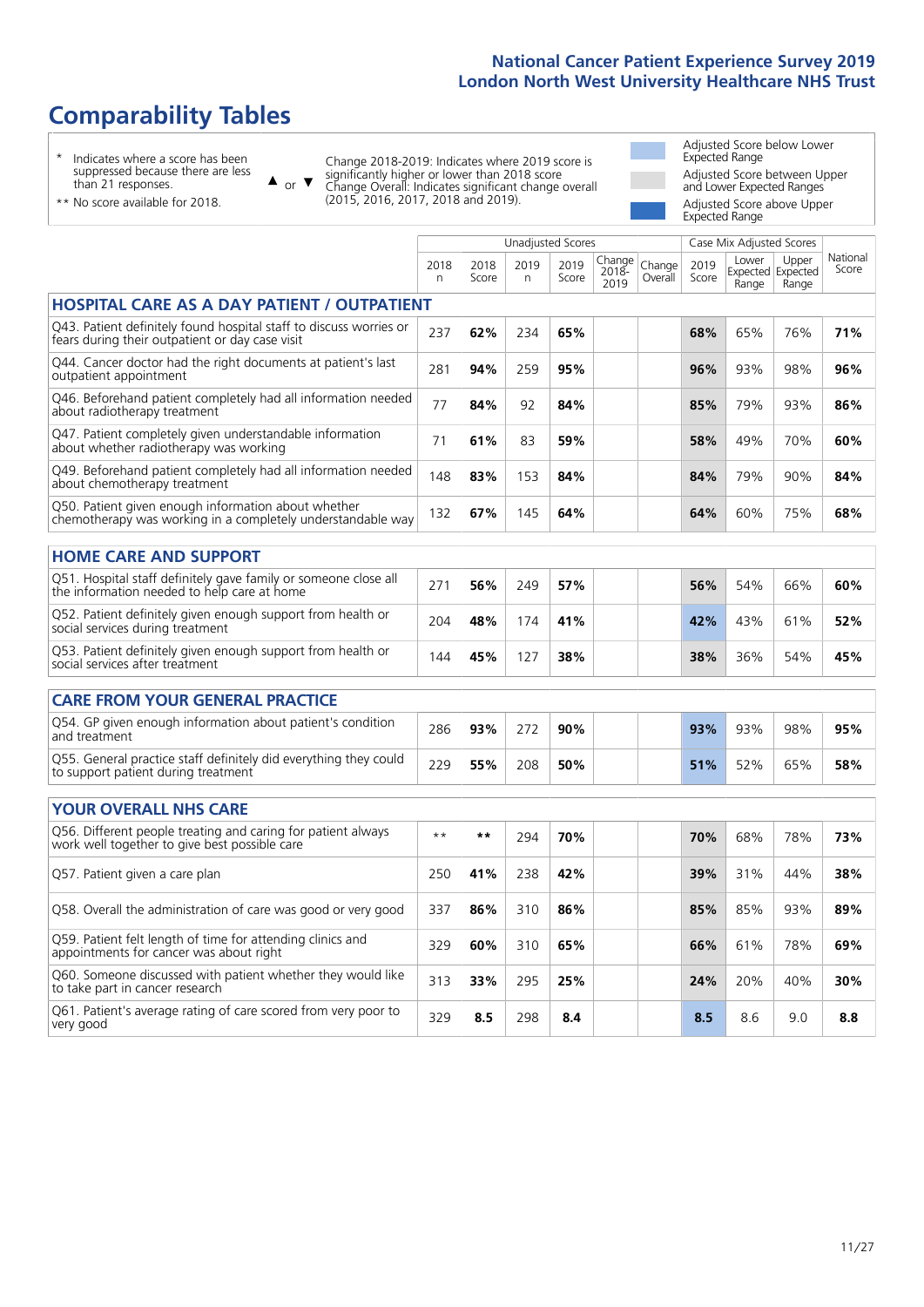- \* Indicates where a score has been suppressed because there are less than 21 responses.
- n.a. Indicates that there were no respondents for that tumour group.

| <b>SEEING YOUR GP</b>                           |                          |              |               |                   |                    |                |                  |                                                     | Tumour Group |         |                         |                 |            |             |                |
|-------------------------------------------------|--------------------------|--------------|---------------|-------------------|--------------------|----------------|------------------|-----------------------------------------------------|--------------|---------|-------------------------|-----------------|------------|-------------|----------------|
|                                                 |                          | Brain<br>CNS | <b>Breast</b> | Colorectal<br>LGT | ᠊ᢛ<br>Gynaecologic | Haematological | Head and<br>Neck | Lung                                                | Prostate     | Sarcoma | Skin                    | Upper<br>Gastro | Urological | Other       | All<br>Cancers |
| Q1. Saw GP once or twice before being told they | Trust                    | $\star$      |               | 92% 74%           |                    | 66%            | $\star$          | $\star$                                             | $\star$      | n.a.    | $\star$                 | $\star$         | 68%        | $\star$     | 78%            |
| needed to go to hospital                        | National 59% 94% 75% 77% |              |               |                   |                    |                |                  | 67%   79%   71%   82%                               |              |         | 71% 90% 74% 83% 74% 79% |                 |            |             |                |
| Q2. Patient thought they were seen as soon as   | Trust                    | $\star$      |               | 91% 83%           |                    | 80%            | $\star$          | $\star$                                             | $\star$      | n.a.    | $\star$                 |                 |            | 80% 79% 83% |                |
| necessary                                       | National I               | 79%          |               |                   |                    |                |                  | 89% 83% 81% 82% 81% 84% 86% 69% 85% 79% 85% 79% 84% |              |         |                         |                 |            |             |                |

#### **DIAGNOSTIC TESTS** Tumour Group

|                                                   |                                                          | Brain   | Breast | Colorectal<br>LGT | Gynaecological | ক<br>aematologic | Head and<br>Neck | Lung            | Prostate | Sarcoma | Skin    | Upper<br>Gastro                                     | rological | Other       | All<br>Cancers |
|---------------------------------------------------|----------------------------------------------------------|---------|--------|-------------------|----------------|------------------|------------------|-----------------|----------|---------|---------|-----------------------------------------------------|-----------|-------------|----------------|
| Q5. Received all the information needed about     | <b>Trust</b>                                             | $\star$ |        | 96% 98%           |                | 86%              | $\star$          | $\star$         | $\star$  | n.a.    | $\star$ | $\star$                                             |           | 90% 87% 92% |                |
| the test                                          | National                                                 | 93%     |        | 95% 95%           | 93%            | 95%              |                  | 93% 95% 95% 93% |          |         | 96%     | 95%                                                 | 95%       | 95%         | 95%            |
| Q6. The length of time waiting for the test to be | Trust                                                    | $\star$ |        | 90% 87%           |                | 79%              | $\star$          | $\star$         | $\star$  | n.a.    | $\star$ |                                                     |           | 87% 74%     | 84%            |
| done was about right                              | National 84% 91% 88% 86%                                 |         |        |                   |                |                  |                  |                 |          |         |         | 89%   88%   87%   87%   81%   87%   84%   87%   86% |           |             | 88%            |
| Q7. Test results explained in completely          | <b>Trust</b>                                             | $\star$ | 81%    | 79%               |                | 72%              | $\star$          | $\star$         | $\star$  | n.a.    | $\star$ |                                                     |           |             | 68% 61% 73%    |
| understandable way                                | National 71% 83% 82% 77% 77% 79% 80% 80% 78% 84% 75% 80% |         |        |                   |                |                  |                  |                 |          |         |         |                                                     |           |             | 76% 80%        |

| <b>FINDING OUT WHAT WAS WRONG WITH YOU</b>        |              |         |               |            |                |               |                  |         | Tumour Group |         |         |                 |            |             |                |
|---------------------------------------------------|--------------|---------|---------------|------------|----------------|---------------|------------------|---------|--------------|---------|---------|-----------------|------------|-------------|----------------|
|                                                   |              | Brain   | <b>Breast</b> | Colorectal | Gynaecological | Haematologica | Head and<br>Neck | Lung    | Prostate     | Sarcoma | Skin    | Upper<br>Gastro | Irological | Other       | All<br>Cancers |
| Q10. Patient told they could bring a family       | <b>Trust</b> | $\star$ | 81%           | 73%        | $\star$        | 64%           | $\star$          | $\star$ | $\star$      | n.a.    | $\star$ | $\star$         | 61%        | 64%         | 70%            |
| member or friend when first told they had cancer  | National     | 85%     | 82%           | 82%        | 71%            | 71%           | 71%              | 77%     | 79%          | 73%     | 69%     | 76%             | 73%        | 75%         | 77%            |
| Q11. Patient felt they were told sensitively that | Trust        | $\star$ | 82%           | 83%        | $\star$        | 90%           | $\star$          | $\star$ | $\star$      | n.a.    | $\ast$  | $\star$         | 84%        | 86%         | 85%            |
| they had cancer                                   | National     | 79%     |               | 89% 87%    | 82%            |               | 84% 87%          | 83%     | 86%          | 84%     |         | 89% 81%         |            | 84% 83%     | 86%            |
| Q12. Patient completely understood the            | Trust        | $\star$ | 72%           | 78%        |                | 69%           | $\star$          | $\star$ | $\star$      | n.a.    | $\star$ |                 |            | 78% 64% 71% |                |
| explanation of what was wrong                     | National     | 66%     | 77%           | 79%        | 73%            | 60%           | 78%              | 76%     | 79%          | 67%     | 80%     | 70%             | 77%        | 70%         | 73%            |
| Q13. Patient given easy to understand written     | Trust        | $\star$ | 73%           | 63%        |                | 63%           | $\star$          | $\star$ | $\star$      | n.a.    | $\star$ | $\star$         | 70%        | 48%         | 66%            |
| information about the type of cancer they had     | National     | 66%     | 78%           | 73%        | 71%            | 76%           | 69%              | 67% 83% |              | 67%     | 84%     | 67%             | 74%        | 65%         | 74%            |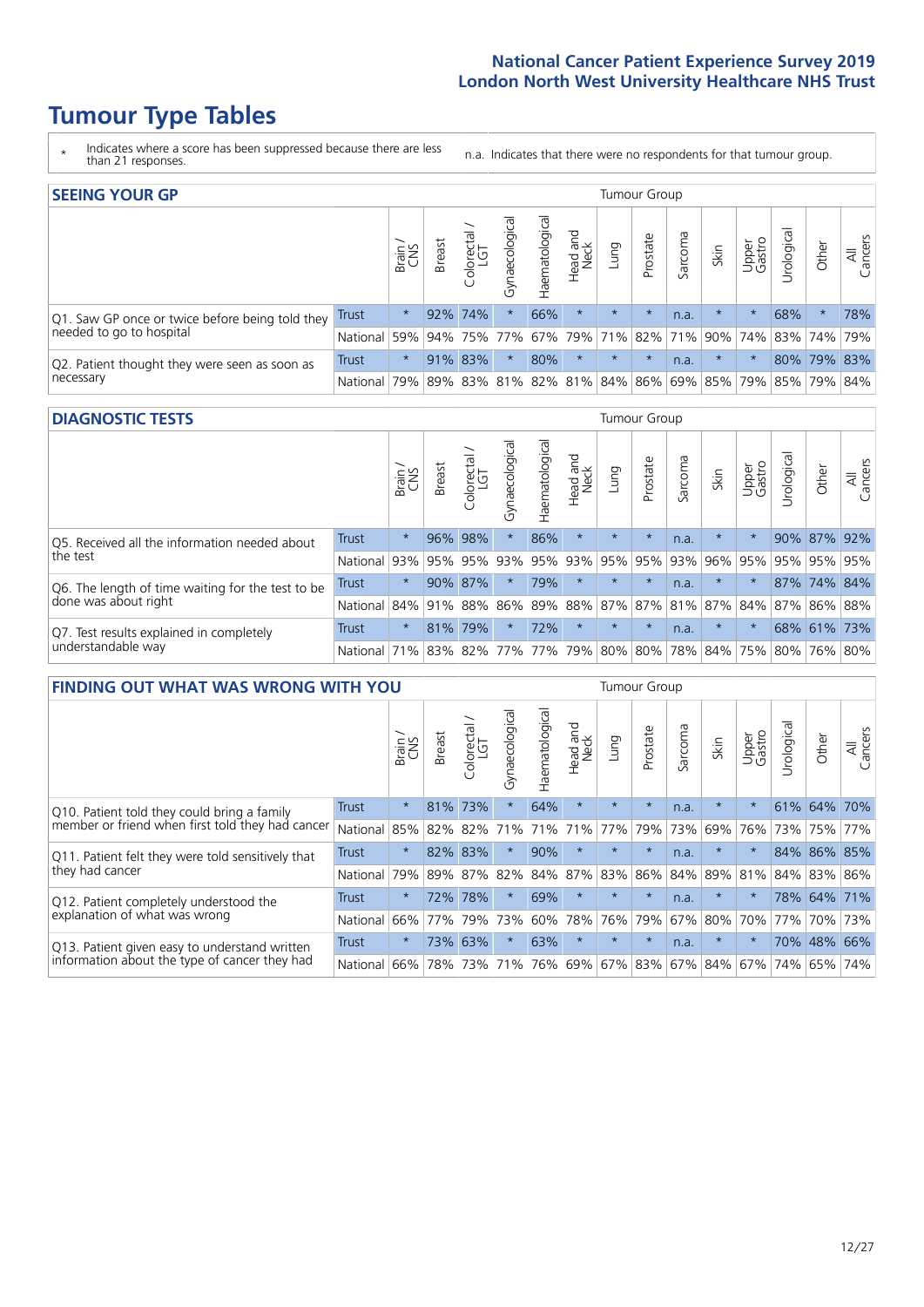\* Indicates where a score has been suppressed because there are less than 21 responses.

n.a. Indicates that there were no respondents for that tumour group.

| <b>DECIDING THE BEST TREATMENT FOR YOU</b>         |              |         |               |                             |                |                |                        |         | <b>Tumour Group</b> |                                     |         |                 |            |             |                |
|----------------------------------------------------|--------------|---------|---------------|-----------------------------|----------------|----------------|------------------------|---------|---------------------|-------------------------------------|---------|-----------------|------------|-------------|----------------|
|                                                    |              | Brain   | <b>Breast</b> | blorectal.<br>LGT<br>$\cup$ | Gynaecological | Haematological | ad and<br>Neck<br>Head | Lung    | Prostate            | Sarcoma                             | Skin    | Upper<br>Gastro | Jrological | Other       | All<br>Cancers |
| Q14. Patient felt that treatment options were      | <b>Trust</b> | $\star$ | 86%           | 80%                         | $\star$        | 84%            | $\star$                | $\star$ | $\star$             | n.a.                                | $\ast$  | $\star$         | 93%        | 74%         | 82%            |
| completely explained                               | National     | 85%     | 85%           | 85%                         | 85%            | 82%            | 87%                    | 84%     | 83%                 | 83%                                 | 89%     | 81%             |            | 83% 79%     | 83%            |
| Q15. Patient felt possible side effects were       | Trust        | $\star$ | 79%           | 71%                         | $\star$        | 79%            | $\star$                | $\star$ | $\star$             | n.a.                                | n.a.    | $\star$         |            | 61% 59%     | 171%           |
| definitely explained in an understandable way      | National     | 69%     | 74%           | 76%                         | 75%            | 69%            | 73%                    | 74%     | 73%                 | 73%                                 | 77%     | 72%             | 71%        | 70%         | 73%            |
| Q16. Patient definitely given practical advice and | Trust        | $\star$ | 68%           | 67%                         | $\star$        | 62%            | $\star$                | $\star$ | $\star$             | n.a.                                |         | $\star$         |            | 68% 52% 64% |                |
| support in dealing with side effects of treatment  | National     | 63%     | 70%           | 70%                         | 69%            | 65%            | 70%                    | 69%     | 65%                 | 66%                                 | 71%     | 66%             | 63%        | 64%         | 67%            |
| Q17. Patient definitely told about side effects    | Trust        | $\star$ | 63%           | 52%                         | $\star$        | 62%            | $\star$                | $\star$ | $\star$             | n.a.                                | n.a.    | $\star$         |            | 50% 44%     | 56%            |
| that could affect them in the future               | National     | 62%     | 57%           | 59%                         | 56%            | 51%            | 64%                    | 56%     | 66%                 | 54%                                 | 66%     | 53%             |            | 56% 52%     | 57%            |
| Q18. Patient definitely involved as much as they   | Trust        | $\star$ | 77%           | 79%                         | $\star$        | 82%            | $\star$                | $\star$ | $\star$             | n.a.                                | $\star$ | $\star$         |            | 91% 81%     | 178%           |
| wanted in decisions about care and treatment       | National     | 79%     |               |                             |                |                |                        |         |                     | 81% 83% 81% 80% 81% 81% 84% 81% 87% |         | 79%             |            | 79% 78% 81% |                |

#### **CLINICAL NURSE SPECIALIST (CNS)** Tumour Group

|                                             |                                                          | Brain   | <b>Breast</b>   | Colorectal<br>LGT | Gynaecologica | ক<br>ت<br>Haematologi | Head and<br>Neck | Lung                  | Prostate | Sarcoma | Skin    | Upper<br>Gastro | rological | Other       | All<br>Cancers |
|---------------------------------------------|----------------------------------------------------------|---------|-----------------|-------------------|---------------|-----------------------|------------------|-----------------------|----------|---------|---------|-----------------|-----------|-------------|----------------|
| Q19. Patient given the name of a CNS who    | Trust                                                    | $\star$ | 99%             | 98%               |               | 90%                   | $\star$          | $\star$               | $\star$  | n.a.    | $\star$ | $\star$         |           | 71% 85% 92% |                |
| would support them through their treatment  | National                                                 |         | 95% 95%         | 92%               | 95%           | 92%                   | 91%              | 94% 91%               |          |         | 91% 91% | 93%             | 85%       | 89%         | 92%            |
| Q20. Patient found it very or quite easy to | Trust                                                    | $\star$ | 83%             | 90%               |               | 88%                   | $\star$          | $\star$               | $\star$  | n.a.    | n.a.    | $\star$         | $\star$   |             | 67% 85%        |
| contact their CNS                           | National                                                 |         | 86% 84% 88% 85% |                   |               |                       |                  | 87%   86%   86%   80% |          |         |         | 86% 90% 85% 83% |           | 83%         | 85%            |
| Q21. Patient got understandable answers to  | Trust                                                    | $\star$ |                 | 88% 86%           |               | 86%                   | $\star$          | $\star$               | $\star$  | n.a.    | n.a.    | $\star$         | $\star$   | $\star$     | 85%            |
| important questions all or most of the time | National 82% 87% 89% 86% 89% 88% 86% 87% 87% 93% 86% 87% |         |                 |                   |               |                       |                  |                       |          |         |         |                 |           | 86%         | 87%            |

| <b>SUPPORT FOR PEOPLE WITH CANCER</b>                                                             |              |         |               |                        |                |                |                        |         | <b>Tumour Group</b> |         |      |                 |           |         |                |
|---------------------------------------------------------------------------------------------------|--------------|---------|---------------|------------------------|----------------|----------------|------------------------|---------|---------------------|---------|------|-----------------|-----------|---------|----------------|
|                                                                                                   |              | Brain   | <b>Breast</b> | olorectal.<br>LGT<br>Ũ | Gynaecological | Haematological | ad and<br>Neck<br>Head | Lung    | Prostate            | Sarcoma | Skin | Upper<br>Gastro | Jrologica | Other   | All<br>Cancers |
| Q22. Hospital staff gave information about<br>support or self-help groups for people with         | <b>Trust</b> | $\star$ | 86%           | 78%                    | $\star$        | 84%            | $\star$                | $\star$ | $\star$             | n.a.    | n.a. | $\star$         | 83%       | $\star$ | 81%            |
| cancer                                                                                            | National     | 92%     | 92%           | 88%                    | 87%            | 86%            | 88%                    | 87%     | 91%                 | 86%     | 90%  | 88%             | 81%       | 83%     | 88%            |
| Q23. Hospital staff discussed or gave information<br>about the impact cancer could have on day to | Trust        | $\star$ | 82%           | 74%                    | $\star$        | 83%            | $\star$                | $\star$ | $\star$             | n.a.    | n.a. | $\star$         | $\star$   | 62%     | 78%            |
| day activities                                                                                    | National     | 84%     | 86%           | 85%                    | 82%            | 84%            | 84%                    | 83%     | 88%                 | 81%     | 86%  | 83%             | 78%       | 79%     | 84%            |
| Q24. Hospital staff gave information on getting                                                   | Trust        | $\star$ |               | 53% 64%                | $\star$        | 69%            | $\star$                | $\star$ | $\star$             | n.a.    | n.a. | $\star$         | $\star$   | $\star$ | 57%            |
| financial help or possible benefits                                                               | National     | 78%     |               | 68% 61%                | 66%            | 61%            | 67%                    | 72%     | 55%                 | 64%     | 60%  | 64%             | 47%       | 59%     | 63%            |
| Q25. Hospital staff told patient they could get                                                   | Trust        | $\star$ | 73%           | 88%                    | $\star$        | 86%            | $\star$                | $\star$ | $\star$             | n.a.    | n.a. | $\star$         | $\star$   | $\ast$  | 77%            |
| free prescriptions                                                                                | National     | 82%     |               | 81% 83%                | 79%            |                | 87% 84% 86% 80%        |         |                     | 78%     | 71%  | 84%             | 73%       | 81%     | 82%            |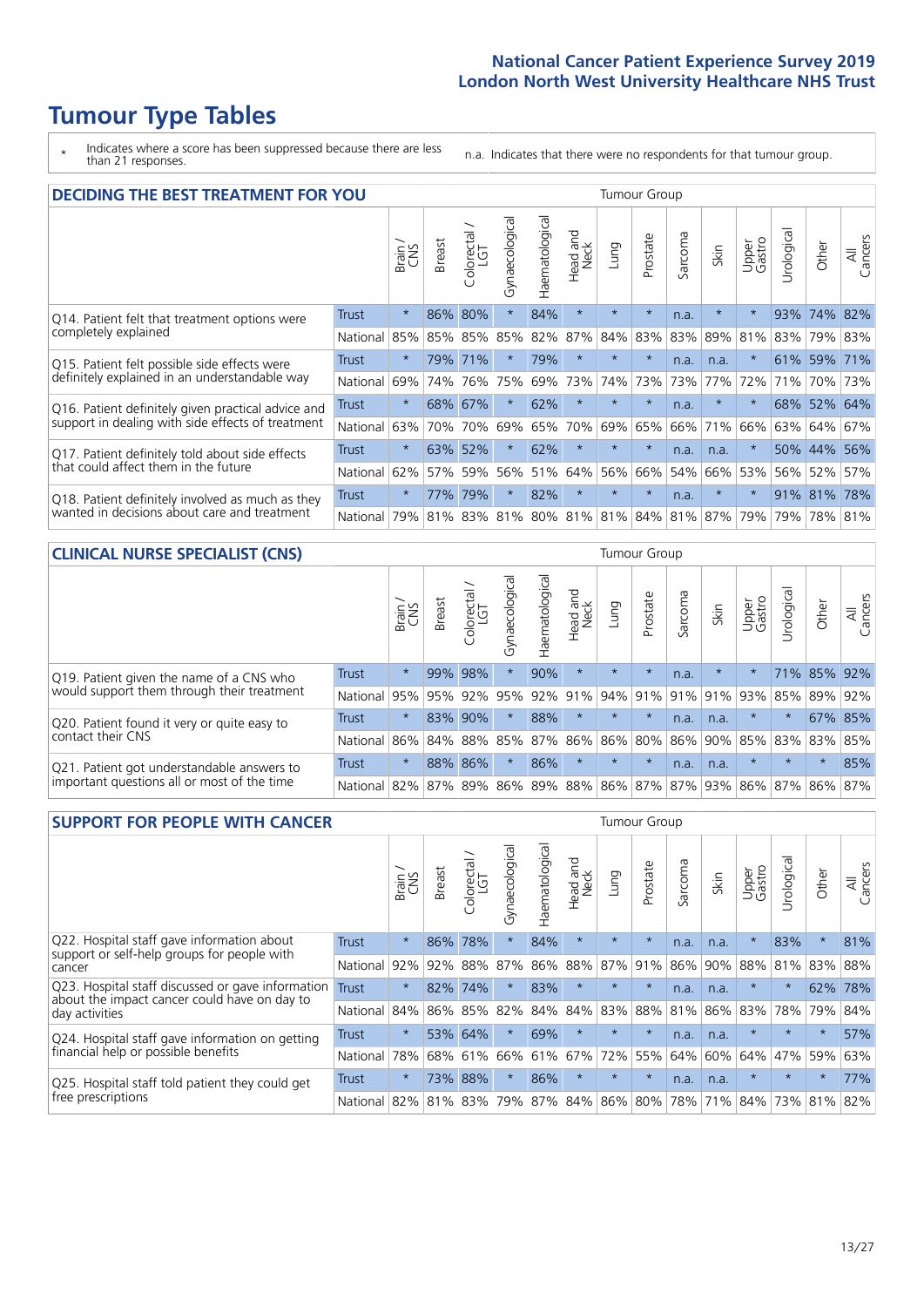- \* Indicates where a score has been suppressed because there are less than 21 responses.
- n.a. Indicates that there were no respondents for that tumour group.

| <b>OPERATIONS</b>                                |              |       |               |                       |                   |                    |                     |      | Tumour Group |         |      |                 |                                                  |          |                |
|--------------------------------------------------|--------------|-------|---------------|-----------------------|-------------------|--------------------|---------------------|------|--------------|---------|------|-----------------|--------------------------------------------------|----------|----------------|
|                                                  |              | Brain | <b>Breast</b> | olorectal<br>LGT<br>Ü | ক<br>Gynaecologic | శ్ర<br>Haematologi | Head and<br>Neck    | Lung | Prostate     | Sarcoma | Skin | Upper<br>Gastro | Jrological                                       | Other    | All<br>Cancers |
| Q27. Beforehand, patient had all the information | <b>Trust</b> |       | n.a. 100% 98% |                       | $\star$           | $\star$            | $\star$             | n.a. | $\star$      | n.a.    | n.a. | n.a.            | 91%                                              | $\star$  | 97%            |
| needed about the operation                       | National     | 96%   |               | 97% 96%               | 96%               | 94%                | 96% 95% 97% 95% 96% |      |              |         |      | $ 96\% $        | 95% 95%                                          |          | 96%            |
| Q28. Afterwards, staff completely explained how  | Trust        | n.a.  |               | 75% 77%               | $\star$           | $\star$            | $\star$             | n.a. | $\star$      | n.a.    | n.a. | n.a.            | 77%                                              | $^\star$ | 77%            |
| operation had gone in understandable way         | National     | 76%   |               | 79% 83%               |                   |                    |                     |      |              |         |      |                 | 79%  78%  79%  79%  78%  80%  82%  79%  76%  77% |          | 79%            |

#### **HOSPITAL CARE AS AN INPATIENT** Tumour Group

|                                                                                                  |              | Brain   | Breast  | Colorectal /<br>LGT | Gynaecological | Haematological | Head and<br>Neck | Lung        | Prostate | Sarcoma | Skin | Upper<br>Gastro | Urological | Other   | All<br>Cancers |
|--------------------------------------------------------------------------------------------------|--------------|---------|---------|---------------------|----------------|----------------|------------------|-------------|----------|---------|------|-----------------|------------|---------|----------------|
| Q30. Hospital staff didn't talk in front of patient                                              | <b>Trust</b> | $\star$ | 72%     | 76%                 | $\star$        | 81%            | $\star$          | n.a.        | $\star$  | n.a.    | n.a. | $\star$         | 79%        | $\star$ | 74%            |
| as if patient wasn't there                                                                       | National     | 81%     | 86%     | 81%                 | 83%            | 84%            | 83%              | 81%         | 88%      | 86%     | 86%  | 81%             | 83%        | 82%     | 84%            |
| 031. Patient had confidence and trust in all                                                     | Trust        | $\star$ | 80% 85% |                     | $\star$        | 97%            | $\star$          | n.a.        | $\star$  | n.a.    | n.a. |                 | 92%        | $\star$ | 85%            |
| doctors treating them                                                                            | National     | 82%     | 83% 85% |                     | 83%            | 82% 87%        |                  | 83%         | 89%      | 86%     | 85%  | 81%             | 85%        | 80%     | 84%            |
| Q32. Patient's family or someone close definitely                                                | <b>Trust</b> | $\star$ |         | 71% 81%             |                | 89%            | $\star$          | n.a.        | $\star$  | n.a.    | n.a. |                 | 76%        | $\star$ | 77%            |
| felt able to talk to a doctor                                                                    | National     | 67%     | 72%     | 73%                 | 72%            | 74%            | 75%              | 74%         | 72%      | 71%     | 74%  | 73%             | 71%        | 69%     | 72%            |
| Q33. Patient had confidence and trust in all the                                                 | <b>Trust</b> | $\star$ | 67%     | 72%                 | $\star$        | 90%            | $\star$          | n.a.        | $\star$  | n.a.    | n.a. | $\star$         | 80%        | $\star$ | 72%            |
| ward nurses treating them                                                                        | National     | 72%     | 73%     | 72%                 | 71%            | 77%            | 75%              | 77%         | 79%      | 74%     | 75%  | 73%             | 77%        | 69%     | 74%            |
| Q34. Patient thought there were always or nearly                                                 | <b>Trust</b> | $\star$ | 77%     | 59%                 | $\star$        | 77%            | $\star$          | n.a.        | $\star$  | n.a.    | n.a. | $\star$         | 60%        | $\star$ | 68%            |
| always enough nurses on duty to care for them                                                    | National     | 68%     | 64%     | 62%                 | 63%            | 63%            | 65%              | 68%         | 72%      | 65%     | 70%  | 65%             | 66%        | 60%     | 64%            |
| Q35. All hospital staff asked patient what name                                                  | Trust        | $\star$ | 53%     | 49%                 | $\star$        | 61%            | $\star$          | n.a.        | $\star$  | n.a.    | n.a. |                 | 65%        | $\star$ | 56%            |
| they prefer to be called by                                                                      | National     | 68%     | 62%     | 74%                 | 65%            | 72%            | 71%              | 76%         | 72%      | 74%     | 70%  | 78%             | 76%        | 69%     | 71%            |
| Q36. Patient always given enough privacy when                                                    | Trust        | $\star$ | 90%     | 84%                 | $\star$        | 94%            | $\star$          | n.a.        | $\star$  | n.a.    | n.a. |                 | 84%        | $\star$ | 85%            |
| discussing condition or treatment                                                                | National     | 78%     | 84%     | 85%                 | 81%            | 86% 87%        |                  | 84%         | 88%      | 84%     | 84%  | 84%             | 85%        | 82%     | 85%            |
| Q37. Patient definitely found hospital staff to                                                  | <b>Trust</b> | $\star$ | 38%     | 53%                 | $\star$        | 48%            | $\star$          | n.a.        | $\star$  | n.a.    | n.a. | $\star$         | $\star$    | $\star$ | 45%            |
| discuss worries or fears during their inpatient visit                                            | National     | 45%     |         | 51% 55%             | 51%            |                | 56% 52%          | 49%         | 53%      | 54%     | 51%  | 53%             | 49%        | 46%     | 52%            |
| Q38. Hospital staff definitely did everything they                                               | Trust        | $\star$ | 69%     | 78%                 | $\star$        | 84%            | $\star$          | n.a.        | $\star$  | n.a.    | n.a. | $\star$         | 77%        | $\star$ | 75%            |
| could to help control pain                                                                       | National     | 85%     | 83%     | 84%                 | 82%            | 82%            | 80%              | 84%         | 85%      | 83%     | 85%  | 82%             | 81%        | 82%     | 83%            |
| Q39. Patient always felt they were treated with                                                  | Trust        | $\star$ | 83%     | 92%                 | $\star$        | 97%            | $\star$          | n.a.        | $\star$  | n.a.    | n.a. |                 | 88%        | $\star$ | 89%            |
| respect and dignity while in hospital                                                            | National     | 85%     |         | 87% 87%             | 85%            |                | 89% 87%          | 88%         | 91%      | 89%     | 89%  | 88%             | 90% 86%    |         | 88%            |
| Q40. Patient given clear written information<br>about what should or should not do after leaving | Trust        | $\star$ | 75%     | 83%                 | $\star$        | 89%            | $\star$          | n.a.        | $\star$  | n.a.    | n.a. |                 | 83%        | $\star$ | 81%            |
| hospital                                                                                         | National     | 80%     | 89%     | 86%                 | 86%            | 83%            | 87%              | 82%         | 91%      | 85%     | 90%  | 82%             | 87%        | 83%     | 86%            |
| Q41. Hospital staff told patient who to contact<br>if worried about condition or treatment after | <b>Trust</b> | $\star$ | 88%     | 84%                 | $\star$        | 97%            | $\star$          | n.a.        | $\star$  | n.a.    | n.a. | $\star$         | 96%        | $\star$ | 89%            |
| leaving hospital                                                                                 | National 94% |         |         | 95% 95% 93%         |                |                |                  | 96% 93% 92% | 96%      | 94%     |      | 95% 92%         |            | 92% 93% | 94%            |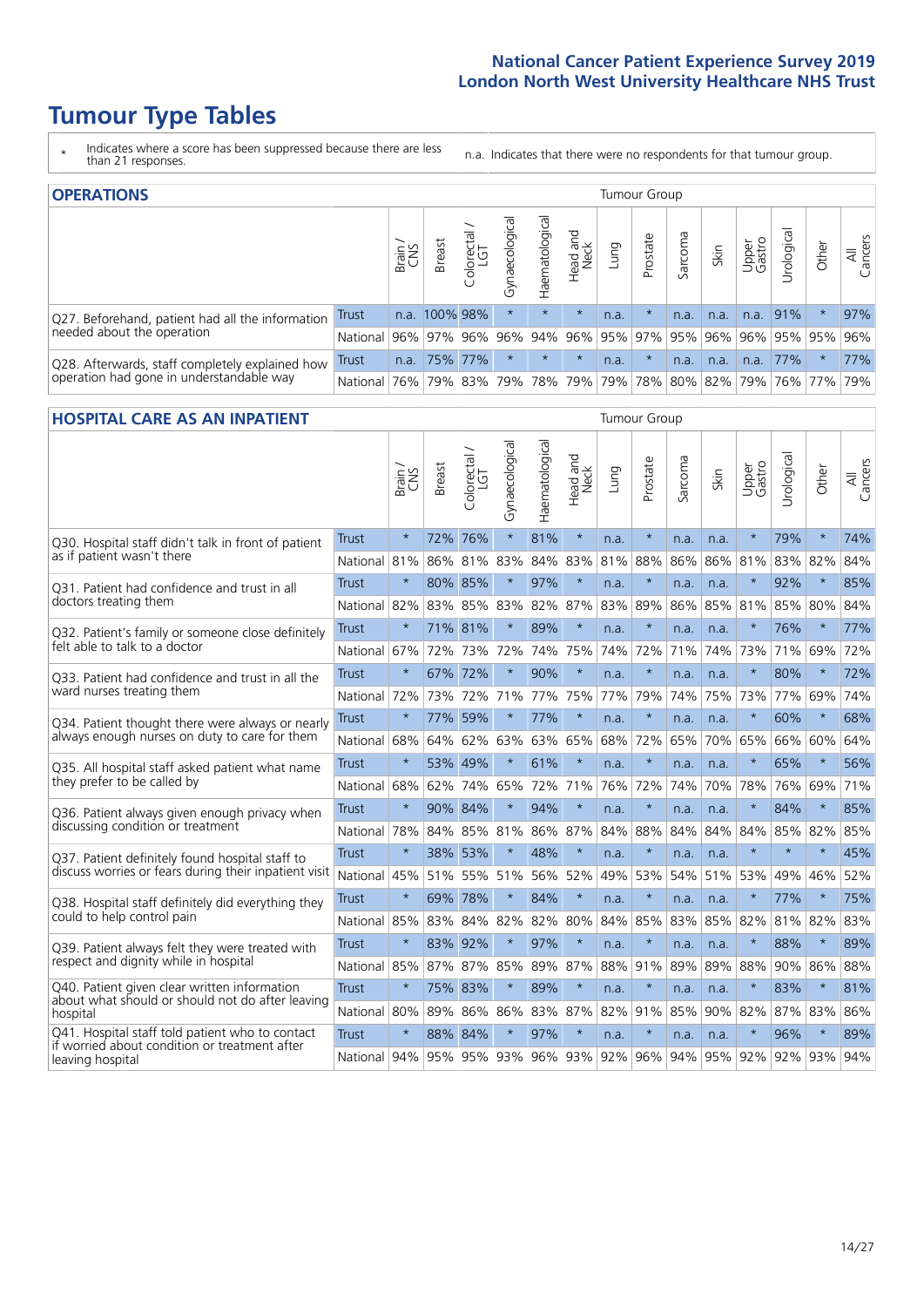- \* Indicates where a score has been suppressed because there are less than 21 responses.
- n.a. Indicates that there were no respondents for that tumour group.

| <b>HOSPITAL CARE AS A DAY PATIENT / OUTPATIENT</b>                                                                    |              |         |               |                 |                |                |                         |         | <b>Tumour Group</b> |              |      |                 |            |         |                |  |  |  |  |  |  |  |  |
|-----------------------------------------------------------------------------------------------------------------------|--------------|---------|---------------|-----------------|----------------|----------------|-------------------------|---------|---------------------|--------------|------|-----------------|------------|---------|----------------|--|--|--|--|--|--|--|--|
|                                                                                                                       |              | Brain   | <b>Breast</b> | ╮<br>Colorectal | Gynaecological | Haematological | ead and<br>Neck<br>Head | Lung    | Prostate            | arcoma<br>ιñ | Skin | Upper<br>Gastro | Urological | Other   | All<br>Cancers |  |  |  |  |  |  |  |  |
| Q43. Patient definitely found hospital staff to                                                                       | Trust        | $\star$ | 71%           | 65%             | n.a.           | 76%            | $\star$                 | $\star$ | $\star$             | n.a.         | n.a. | $\star$         | 62%        | 45%     | 65%            |  |  |  |  |  |  |  |  |
| discuss worries or fears during their outpatient or<br>day case visit                                                 | National     | 66%     | 68%           | 73%             | 70%            | 73%            | 72%                     | 70%     | 74%                 | 72%          | 72%  | 71%             | 67%        | 68%     | 71%            |  |  |  |  |  |  |  |  |
| Q44. Cancer doctor had the right documents at<br>patient's last outpatient appointment                                | Trust        | $\star$ | 93%           | 98%             | $\star$        | 98%            | $\star$                 | $\star$ | $\star$             | n.a.         | n.a. |                 | 93%        | 92%     | 95%            |  |  |  |  |  |  |  |  |
|                                                                                                                       | National     | 94%     | 96%           | 96%             | 96%            | 97%            | 96%                     | 96%     | 96%                 | 96%          | 96%  | 94%             | 96%        | 95%     | 96%            |  |  |  |  |  |  |  |  |
| Q46. Beforehand patient completely had                                                                                | <b>Trust</b> | n.a.    | 84%           | $\star$         | n.a.           | $\star$        | $\star$                 | $\star$ | $\star$             | n.a.         | n.a. | $\star$         | $\star$    | $\star$ | 84%            |  |  |  |  |  |  |  |  |
| all information needed about radiotherapy<br>treatment                                                                | National     | 91%     | 88%           | 83%             | 88%            | 84%            | 86%                     | 86%     | 88%                 | 88%          | 84%  | 86%             | 83%        | 84%     | 86%            |  |  |  |  |  |  |  |  |
| Q47. Patient completely given understandable                                                                          | Trust        | n.a.    | 67%           | $\star$         | n.a.           | $\star$        | $\star$                 | $\star$ | $\star$             | n.a.         | n.a. | $\star$         | $\star$    | $\ast$  | 59%            |  |  |  |  |  |  |  |  |
| information about whether radiotherapy was<br>working                                                                 | National     | 56%     | 60%           | 57%             | 61%            | 62%            | 63%                     | 59%     | 60%                 | 67%          | 57%  | 52%             | 59%        | 59%     | 60%            |  |  |  |  |  |  |  |  |
| Q49. Beforehand patient completely had all<br>information needed about chemotherapy<br>treatment                      | <b>Trust</b> | n.a.    | 84% 84%       |                 | n.a.           | 85%            | $\star$                 | $\star$ | $\star$             | n.a.         | n.a. | n.a.            | $\star$    | $\star$ | 84%            |  |  |  |  |  |  |  |  |
|                                                                                                                       | National     | 80%     | 82%           | 86%             | 87%            | 85%            | 79%                     | 84%     | 86%                 | 86%          | 90%  | 84%             | 85%        | 85%     | 84%            |  |  |  |  |  |  |  |  |
| Q50. Patient given enough information about<br>whether chemotherapy was working in a<br>completely understandable way | Trust        | n.a.    | 57%           | 65%             | n.a.           | 74%            | $\star$                 | $\star$ | $\star$             | n.a.         | n.a. | n.a.            | $\star$    | $\star$ | 64%            |  |  |  |  |  |  |  |  |
|                                                                                                                       | National     | 54%     | 62%           | 64%             | 68%            | 75%            |                         | 57% 67% | 66%                 | 71%          | 79%  | 61%             | 68%        | 69%     | 68%            |  |  |  |  |  |  |  |  |

#### **HOME CARE AND SUPPORT** Tumour Group

|                                                                                                                   |              | Brain<br>CNS | <b>Breast</b> | Colorectal | $\overline{\sigma}$<br>Gynaecologic | Haematological | ad and<br>Neck<br>—<br>Head | Lung    | Prostate | Sarcoma | Skin    | Upper<br>Gastro | Urological | Other   | All<br>Cancers |
|-------------------------------------------------------------------------------------------------------------------|--------------|--------------|---------------|------------|-------------------------------------|----------------|-----------------------------|---------|----------|---------|---------|-----------------|------------|---------|----------------|
| Q51. Hospital staff definitely gave family or<br>someone close all the information needed to<br>help care at home | <b>Trust</b> | $\star$      |               | 52% 54%    | $\star$                             | 71%            | $\star$                     | $\star$ | $\star$  | n.a.    | $\star$ | $\star$         | 62%        | $\ast$  | 57%            |
|                                                                                                                   | National     | 58%          | 58%           | 63%        | 57%                                 | 62%            | 67%                         | 59%     | 61%      |         | 62% 65% | 60%             | 59%        | 55%     | 60%            |
| Q52. Patient definitely given enough support<br>from health or social services during treatment                   | Trust        | $\star$      |               | 43% 45%    | $\star$                             | 50%            | $\star$                     | $\star$ | $\star$  | n.a.    | n.a.    | $\star$         | $\star$    | $\star$ | 41%            |
|                                                                                                                   | National     | 42%          | 52%           | 60%        | 45%                                 | 51%            | 59%                         | 50%     | 48%      |         | 53% 57% | 54%             | 48% 51%    |         | 52%            |
| Q53. Patient definitely given enough support<br>from health or social services after treatment                    | Trust        | $\star$      | 30%           | 36%        | $\star$                             | 38%            | $\star$                     | $\star$ | $\star$  | n.a.    | n.a.    | $\star$         | $\star$    | $\star$ | 38%            |
|                                                                                                                   | National     | 39%          |               | 41% 53%    | 39%                                 | 43%            | 56%                         | 40%     | 46%      | 48% 59% |         | 47%             | 44%        | 44%     | 45%            |

| <b>CARE FROM YOUR GENERAL PRACTICE</b>                                                                     |              |         |               |                        |               |                |                                         |         | <b>Tumour Group</b> |         |         |                 |                       |              |                |  |  |  |  |
|------------------------------------------------------------------------------------------------------------|--------------|---------|---------------|------------------------|---------------|----------------|-----------------------------------------|---------|---------------------|---------|---------|-----------------|-----------------------|--------------|----------------|--|--|--|--|
|                                                                                                            |              | Brain,  | <b>Breast</b> | ╮<br>Colorectal<br>LGT | Gynaecologica | Haematological | Head and<br>Neck                        | Lung    | Prostate            | Sarcoma | Skin    | Upper<br>Gastro | $\sigma$<br>Urologica | Other        | All<br>Cancers |  |  |  |  |
| Q54. GP given enough information about<br>patient's condition and treatment                                | Trust        | $\star$ | 90% 84%       |                        |               | 92%            | $\star$                                 | $\star$ | $\star$             | n.a.    | $\star$ | $\star$         |                       | 85% 100% 90% |                |  |  |  |  |
|                                                                                                            | National 91% |         |               |                        | 96% 95% 95%   |                | 96% 94% 94% 96% 94% 96% 93% 95% 94% 95% |         |                     |         |         |                 |                       |              |                |  |  |  |  |
| Q55. General practice staff definitely did<br>everything they could to support patient during<br>treatment | <b>Trust</b> | $\star$ |               | 61% 41%                | $\star$       | 58%            | $\star$                                 | $\star$ | $\star$             | n.a.    | n.a.    | $\star$         | $\star$               | $\star$      | 50%            |  |  |  |  |
|                                                                                                            | National 55% |         |               | 58% 59%                | 56%           |                | 56% 59% 56% 64% 56% 65% 59%             |         |                     |         |         |                 |                       | 59% 55%      | 58%            |  |  |  |  |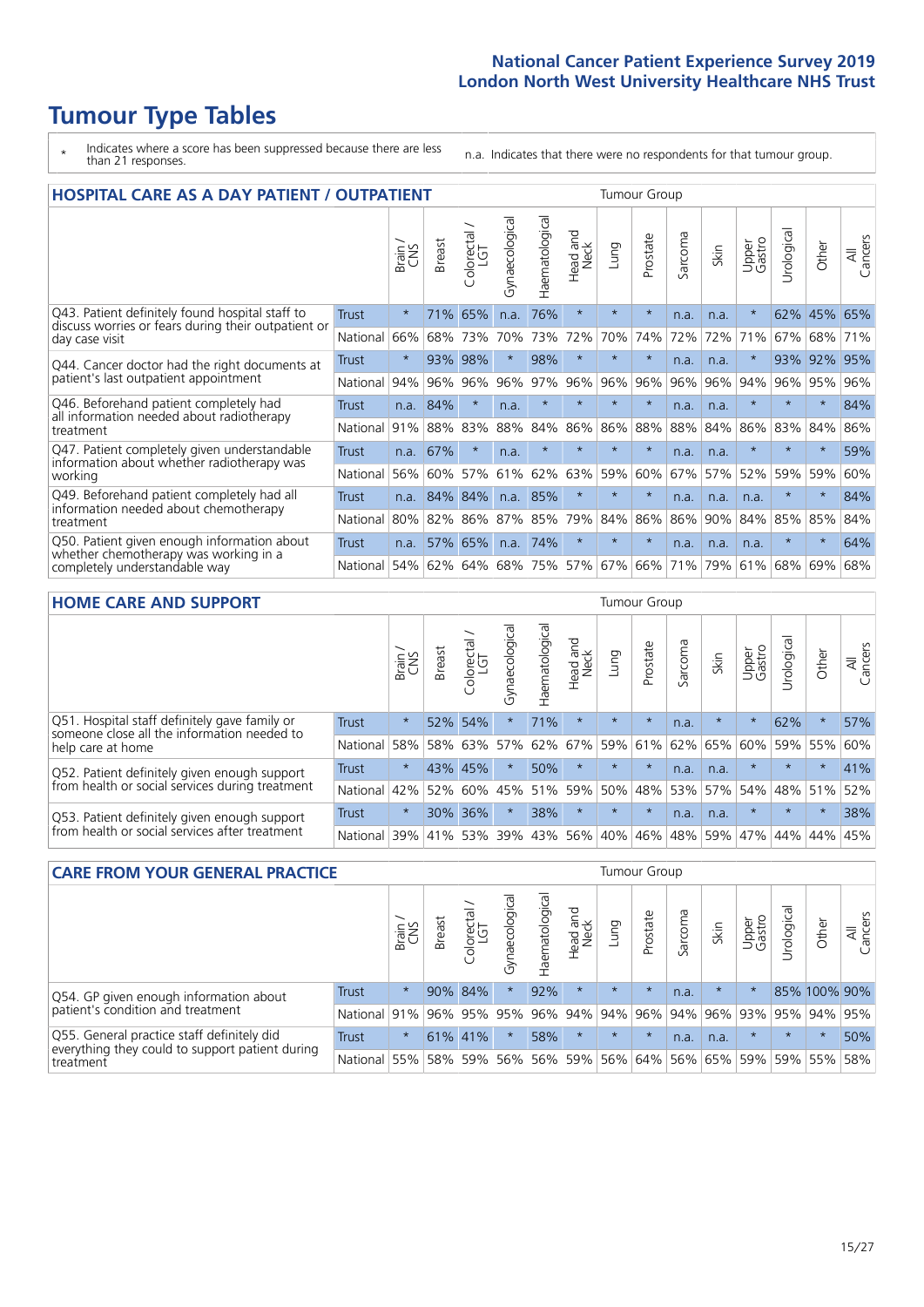# **Tumour Type Tables**

- \* Indicates where a score has been suppressed because there are less than 21 responses.
- n.a. Indicates that there were no respondents for that tumour group.

#### **YOUR OVERALL NHS CARE TUMOUR OVERALL NHS** CARE

|                                                                                                          |              | Brain<br>CNS | <b>Breast</b> | olorectal.<br>LGT<br>Ō | Gynaecological | Haematological | Head and<br>Neck | Lung    | Prostate | arcoma<br>$\sqrt{ }$ | Skin    | Upper<br>Gastro | Urological | Other       | All<br>Cancers |
|----------------------------------------------------------------------------------------------------------|--------------|--------------|---------------|------------------------|----------------|----------------|------------------|---------|----------|----------------------|---------|-----------------|------------|-------------|----------------|
| Q56. Different people treating and caring for                                                            | Trust        | $\star$      | 70%           | 64%                    | $\star$        | 81%            | $\star$          | $\star$ | $\star$  | n.a.                 | $\star$ | $\star$         | 81%        | 54%         | 70%            |
| patient always work well together to give best<br>possible care                                          | National     | 60%          | 73%           | 73%                    | 69%            | 75%            | 73%              | 73%     | 75%      | 70%                  | 79%     | 69%             | 74%        | 68%         | 73%            |
| Q57. Patient given a care plan                                                                           | <b>Trust</b> | $\star$      | 64%           | 29%                    |                | 34%            | $\star$          | $\star$ | $\star$  | n.a.                 | $\star$ | n.a.            | 50%        | $\star$     | 42%            |
|                                                                                                          | National     | 36%          | 41%           | 40%                    | 34%            | 36%            | 39%              | 36%     | 40%      | 34%                  | 44%     | 36%             | 33%        | 31%         | 38%            |
| Q58. Overall the administration of care was good                                                         | Trust        | $^\star$     | 88%           | 80%                    |                | 84%            | $\star$          | $\star$ | $\star$  | n.a.                 | $\star$ |                 | 89%        | 89%         | 86%            |
| or very good                                                                                             | National     | 85%          | 90%           | 88%                    | 87%            | 91%            | 90%              | 90%     | 88%      | 88%                  | 90%     | 86%             |            | 85% 87% 89% |                |
| Q59. Patient felt length of time for attending<br>clinics and appointments for cancer was about<br>right | Trust        | $\star$      | 66%           | 68%                    |                | 59%            | $\star$          | $\star$ | $\star$  | n.a.                 | $\ast$  | $\star$         | 86%        | 41%         | 65%            |
|                                                                                                          | National     | 58%          | 68%           | 73%                    | 66%            | 66%            | 71%              | 71%     | 76%      | 68%                  | 73%     | 66%             | 75%        | 64%         | 69%            |
| Q60. Someone discussed with patient whether<br>they would like to take part in cancer research           | <b>Trust</b> | $\star$      | 22%           | 33%                    |                | 33%            | $\star$          | $\star$ | $\star$  | n.a.                 | $\star$ |                 | 17%        | 26%         | 25%            |
|                                                                                                          | National     | 42%          | 30%           | 32%                    | 31%            | 33%            | 21%              | 34%     | 31%      | 36%                  | 20%     | 36%             | 21%        | 32%         | 30%            |
| Q61. Patient's average rating of care scored from<br>very poor to very good                              | Trust        | $\star$      | 8.4           | 8.5                    | $\star$        | 8.6            | $\star$          | $\star$ | $\star$  | n.a.                 | $\star$ | $\star$         | 8.3        | 8.2         | 8.4            |
|                                                                                                          | National     | 8.6          | 8.9           | 8.8                    | 8.7            | 8.9            | 8.8              | 8.8     | 8.8      | 8.8                  | 8.9     | 8.7             | 8.7        | 8.7         | 8.8            |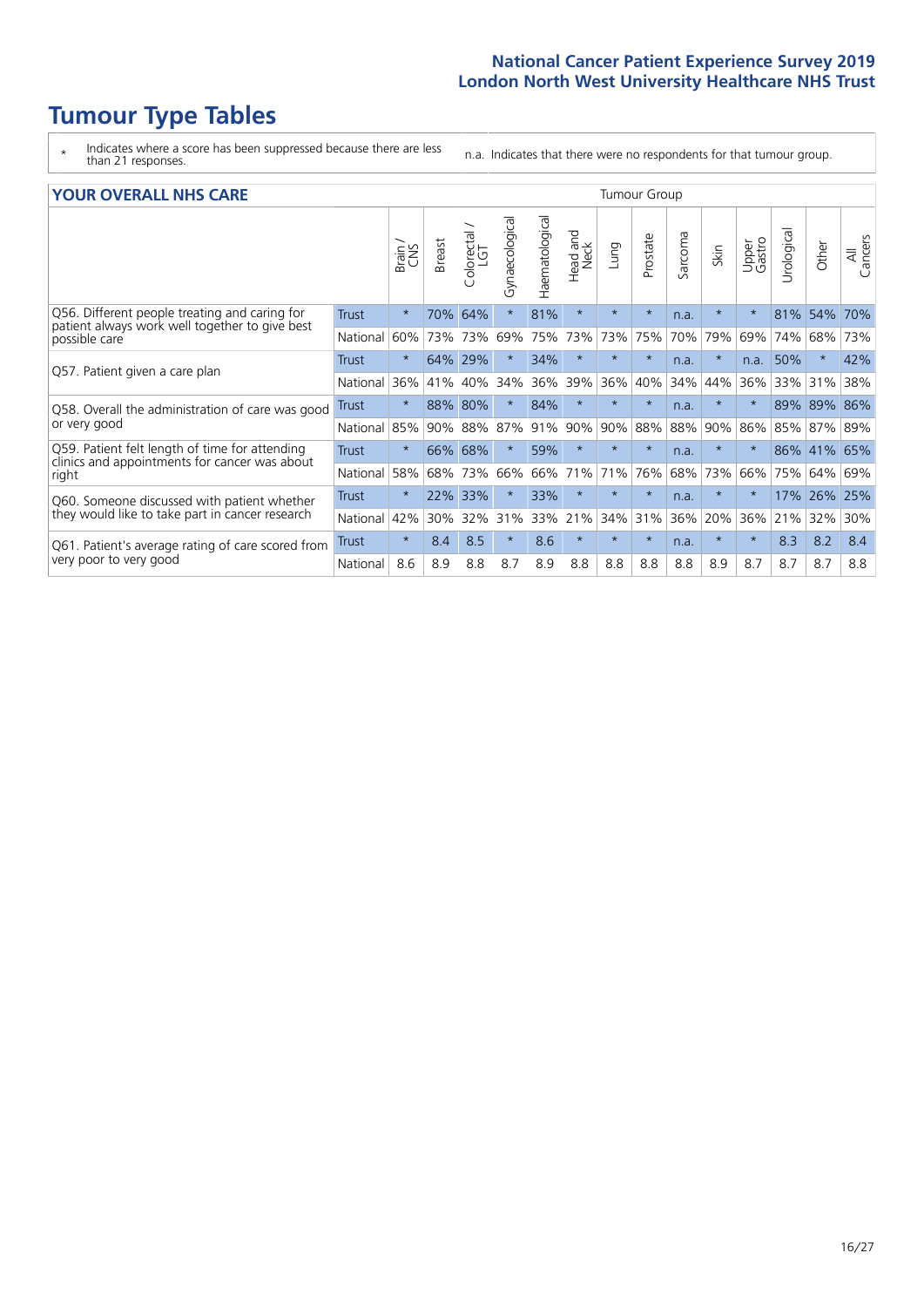### **Year on Year Charts**





#### **DIAGNOSTIC TESTS**





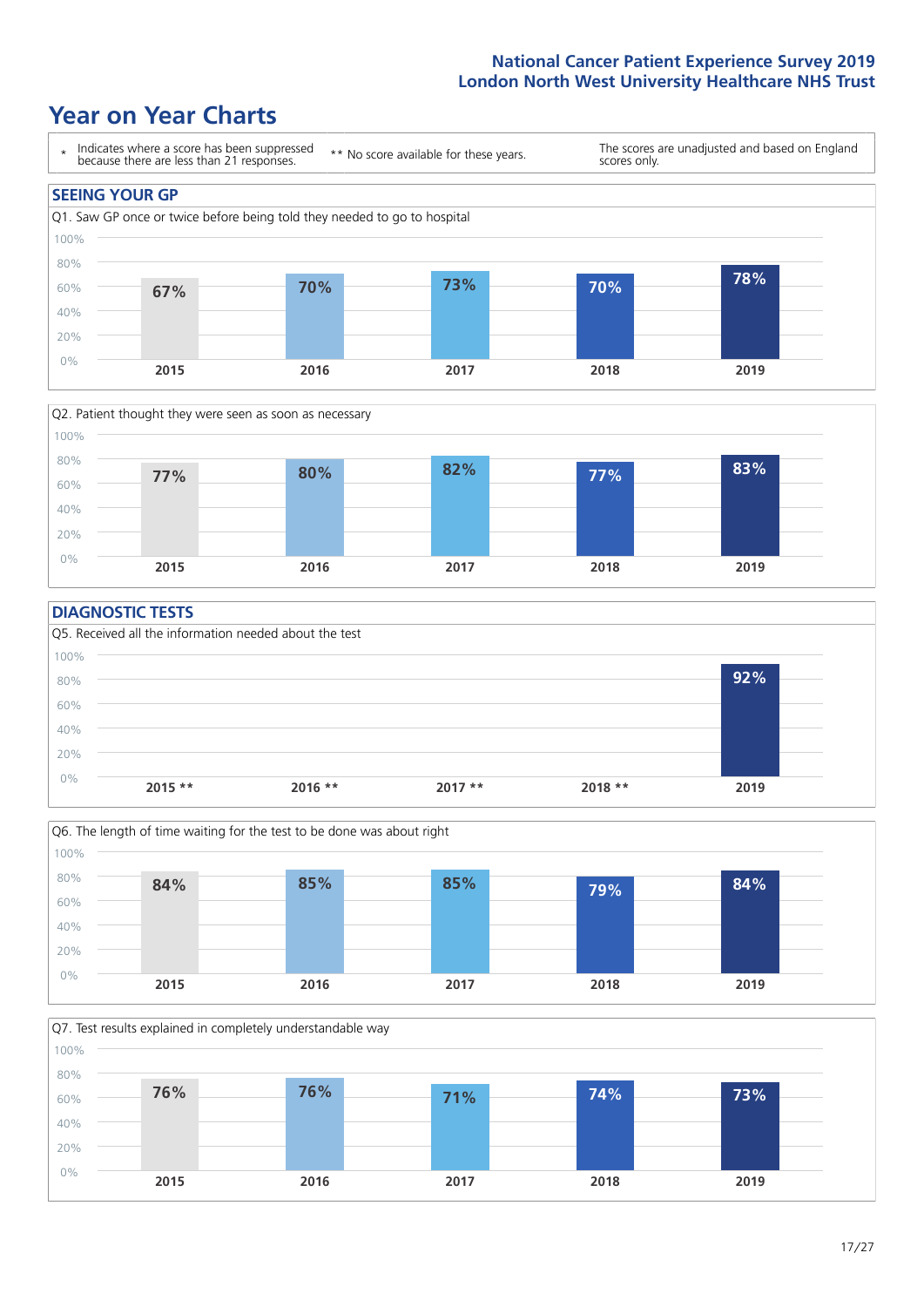







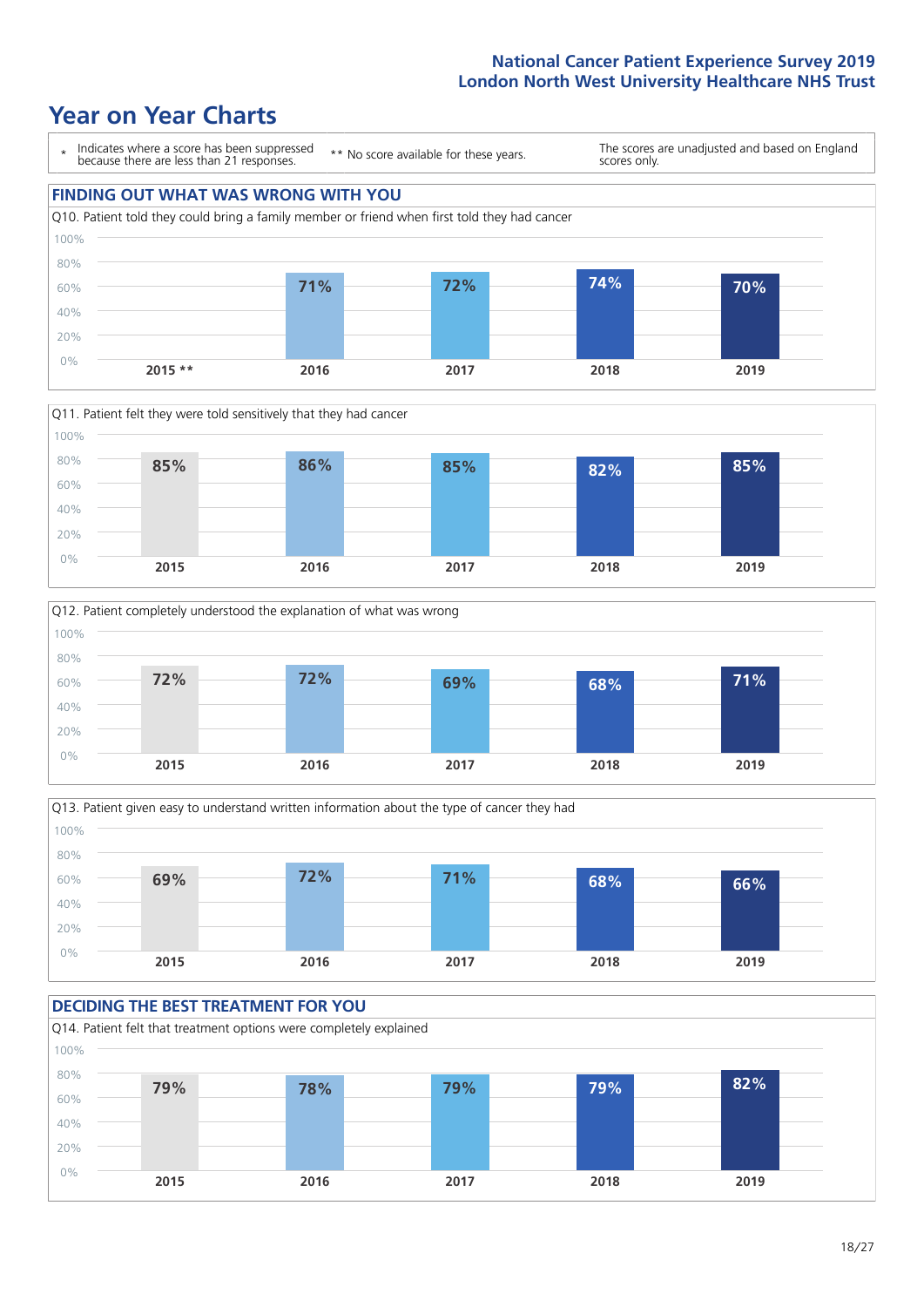





Q18. Patient definitely involved as much as they wanted in decisions about care and treatment  $0%$ 20% 40% 60% 80% 100% **2015 \*\* 2016 \*\* 2017 \*\* 2018 \*\* 2019 78%**

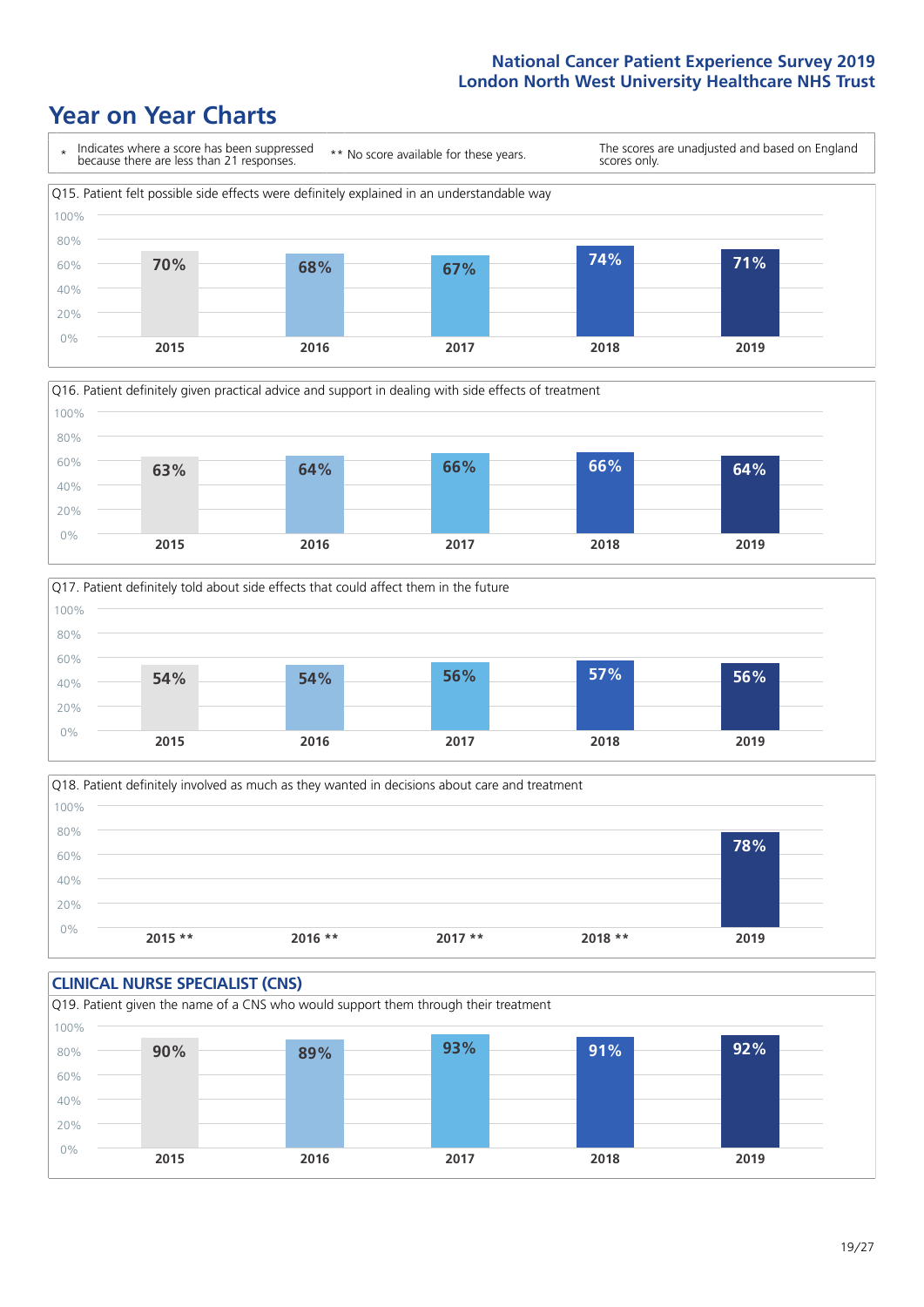









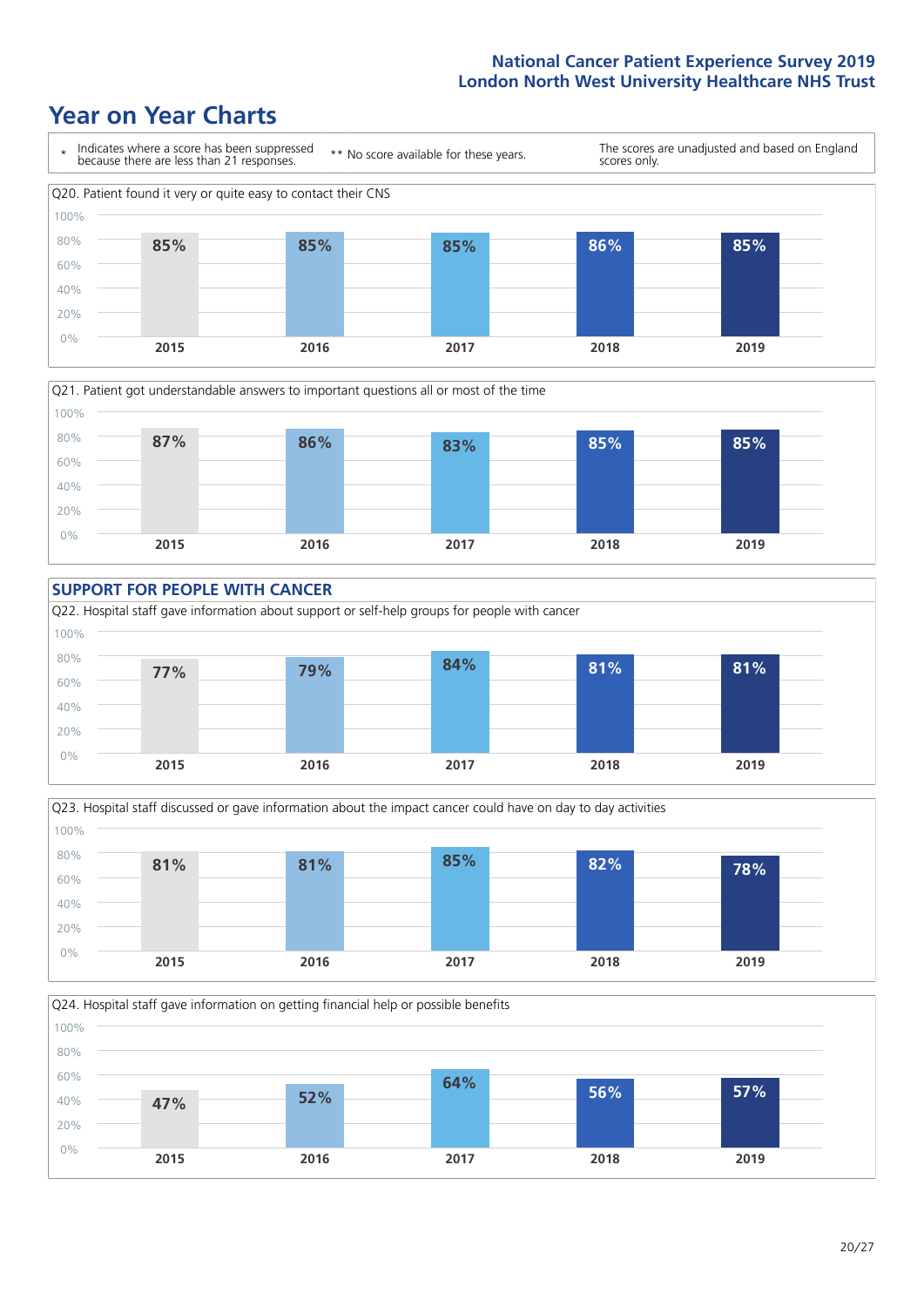### **Year on Year Charts**



#### **OPERATIONS**





#### **HOSPITAL CARE AS AN INPATIENT** Q30. Hospital staff didn't talk in front of patient as if patient wasn't there 0% 20% 40% 60% 80% 100% **2015 \*\* 2016 \*\* 2017 \*\* 2018 \*\* 2019 74%**

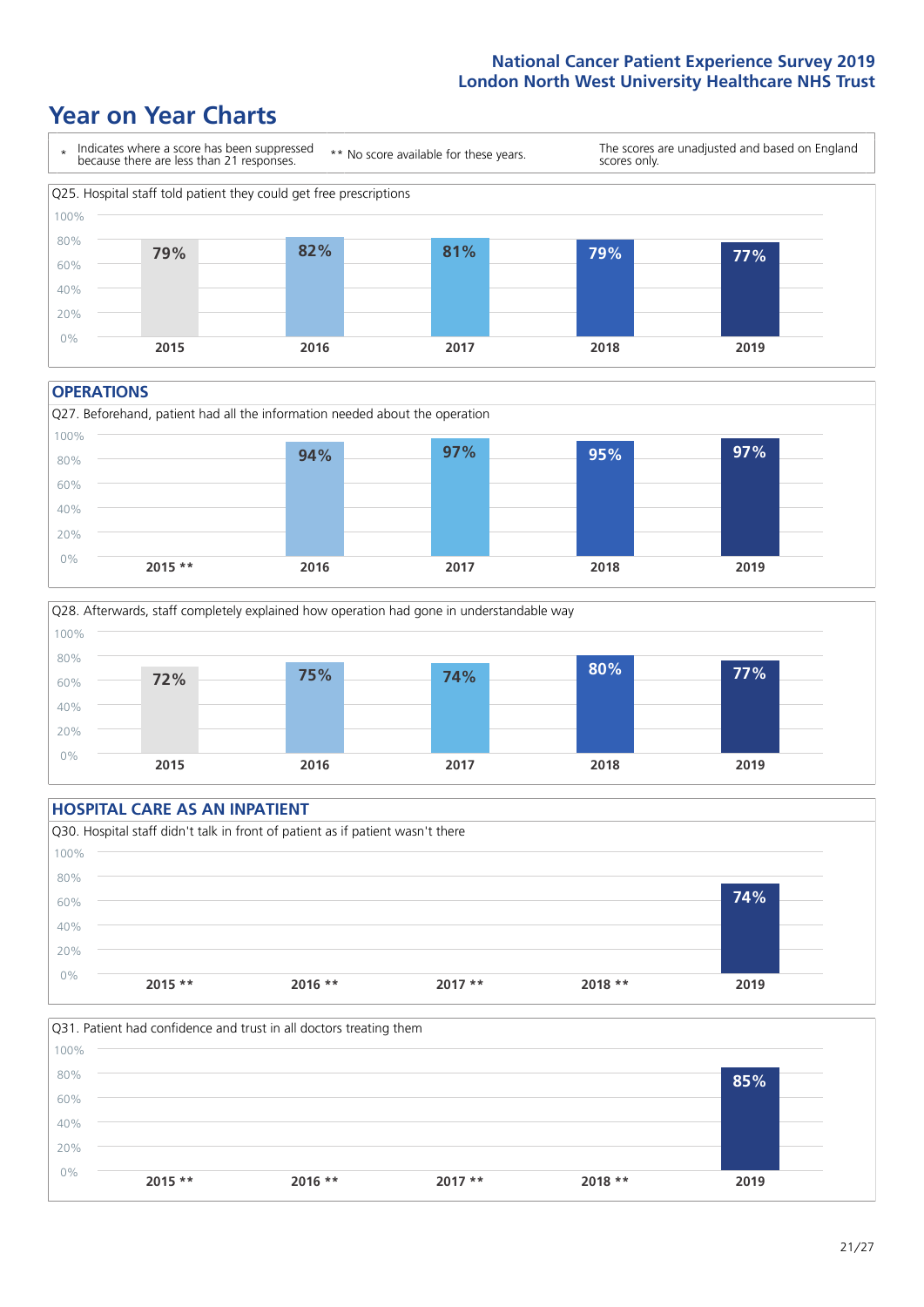







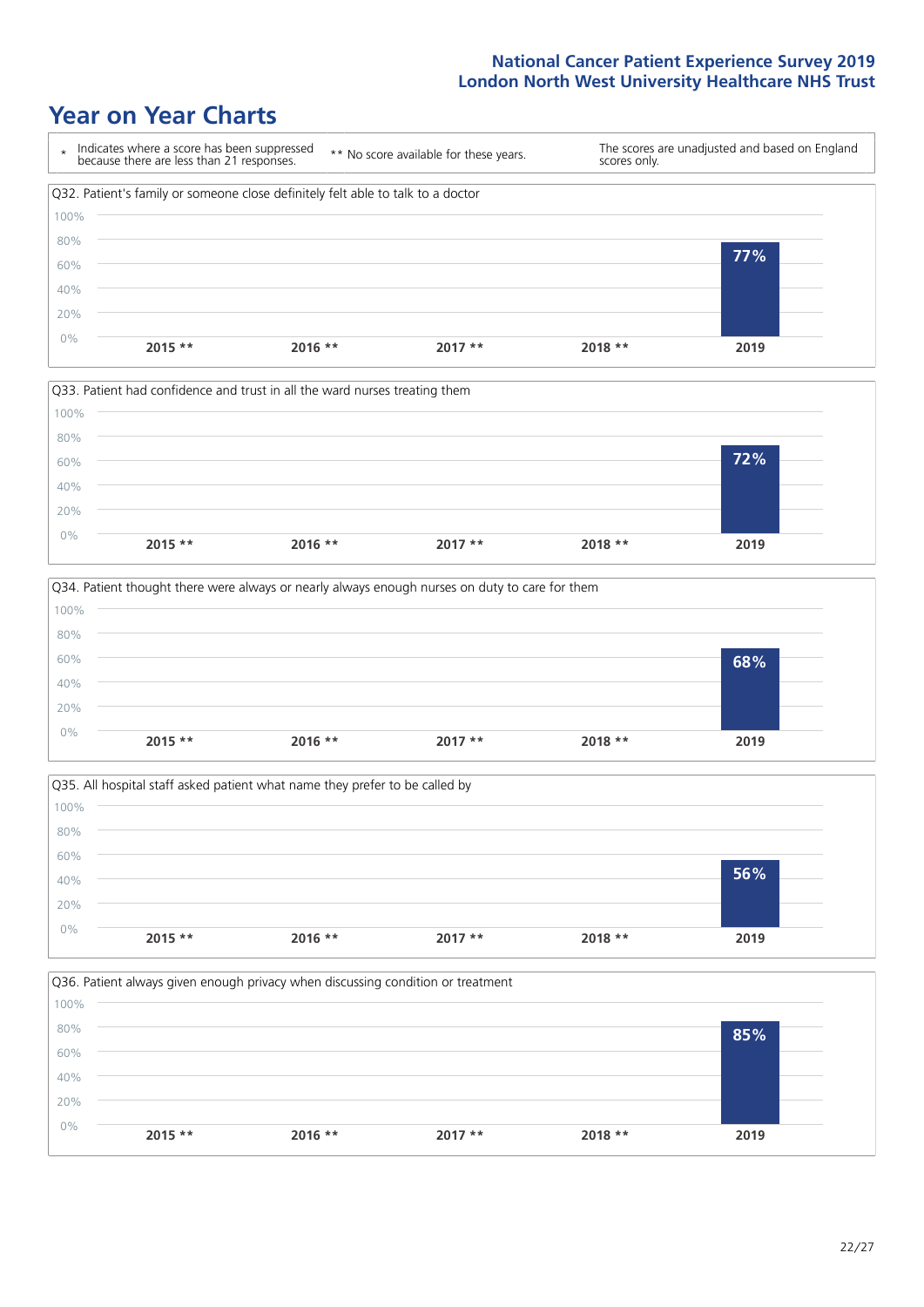







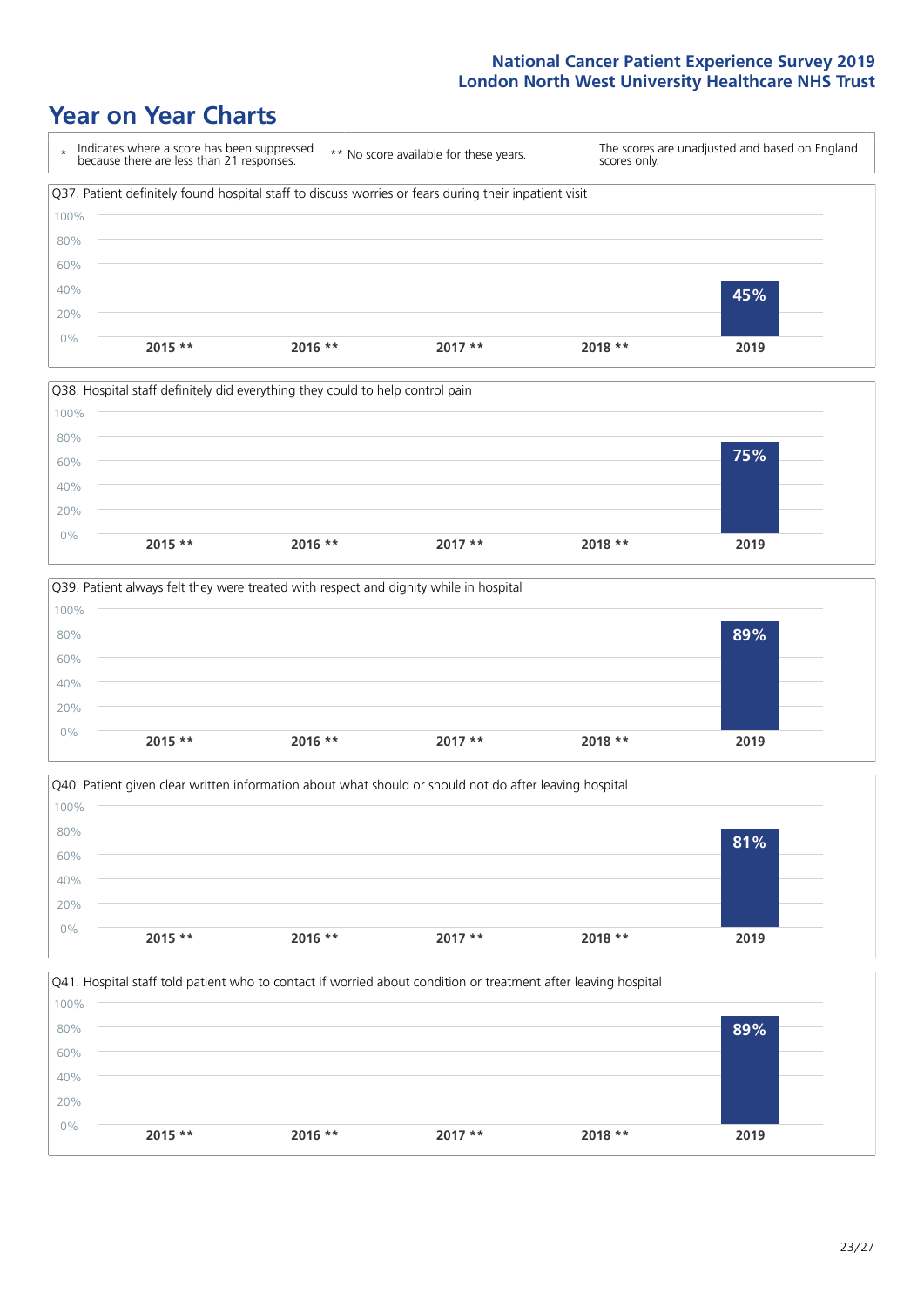### **Year on Year Charts**

\* Indicates where a score has been suppressed because there are less than 21 responses. \*\* No score available for these years. The scores are unadjusted and based on England scores only. **HOSPITAL CARE AS A DAY PATIENT / OUTPATIENT** Q43. Patient definitely found hospital staff to discuss worries or fears during their outpatient or day case visit 80% 100%









Q49. Beforehand patient completely had all information needed about chemotherapy treatment 0% 20% 40% 60% 80% 100% **2015 2016 2017 2018 2019 82% 79% 85% 83% 84%**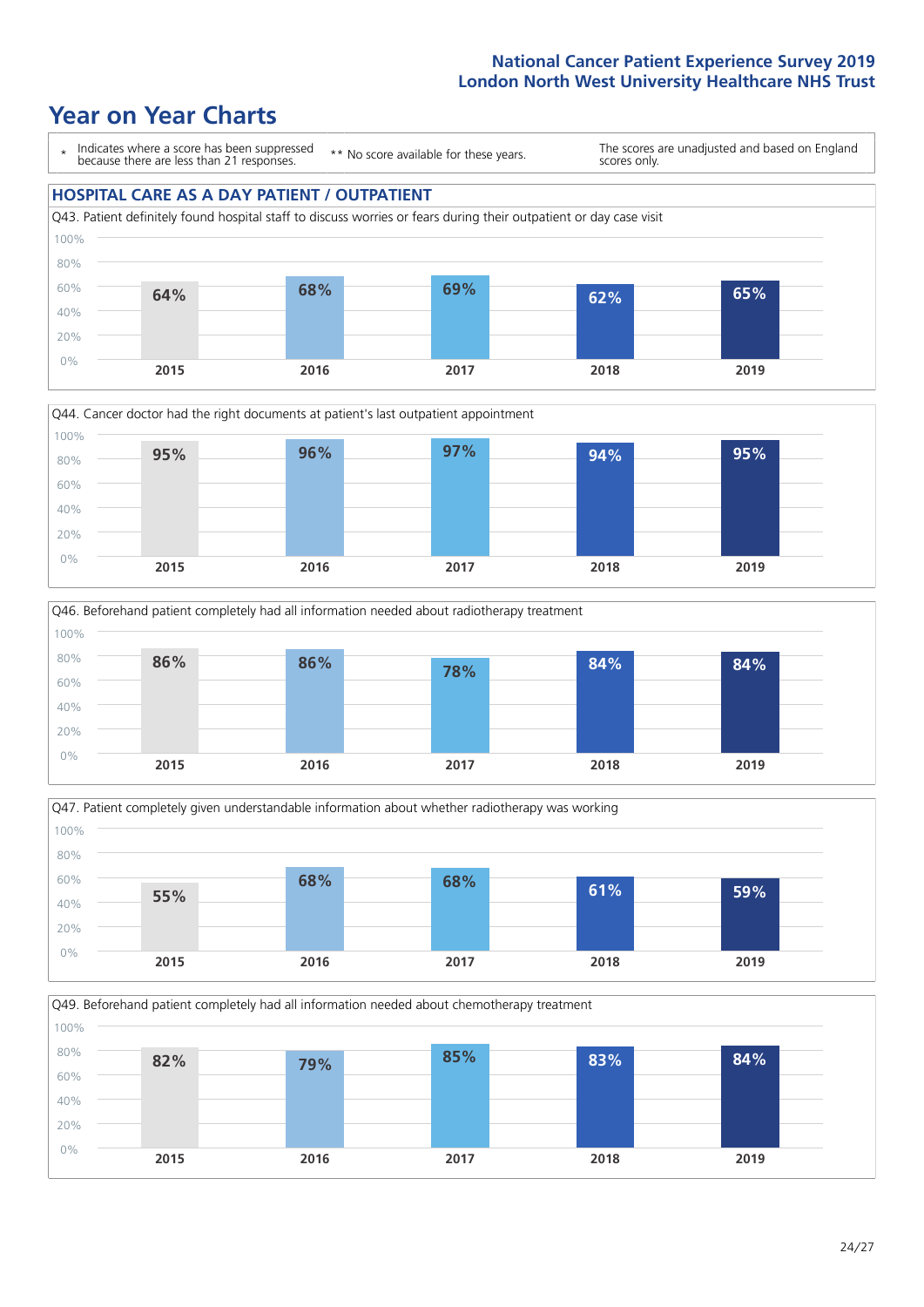### **Year on Year Charts**



#### **HOME CARE AND SUPPORT**







#### **CARE FROM YOUR GENERAL PRACTICE** Q54. GP given enough information about patient's condition and treatment 0% 20% 40% 60% 80% 100% **2015 2016 2017 2018 2019 91% 96% 95% 93% 90%**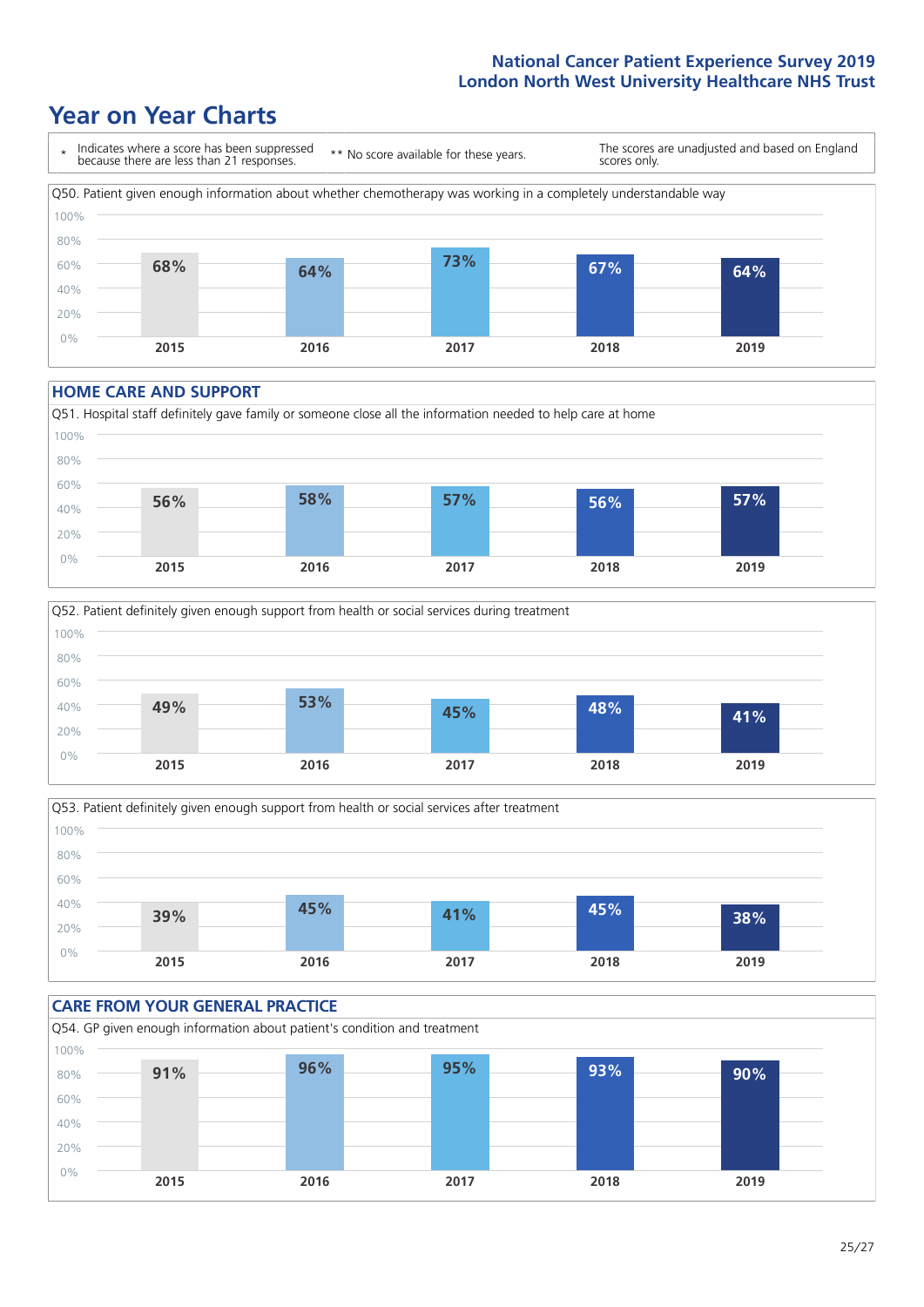### **Year on Year Charts**



#### **YOUR OVERALL NHS CARE**







Q59. Patient felt length of time for attending clinics and appointments for cancer was about right